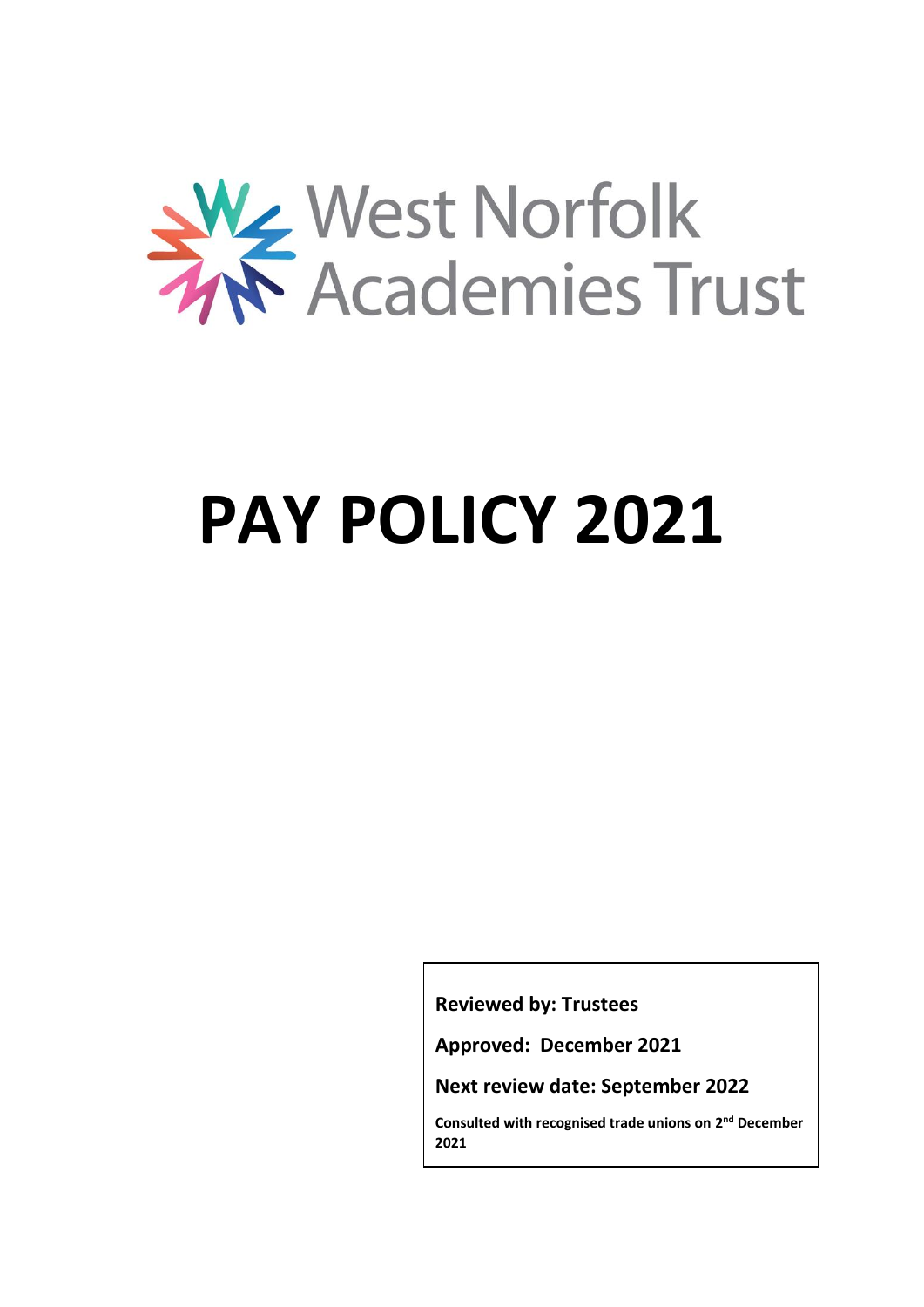#### **Contents**

| 1. Terms of Reference                                                                                                           | $\mathbf{1}$   |
|---------------------------------------------------------------------------------------------------------------------------------|----------------|
| 2. Introduction                                                                                                                 | $1 - 2$        |
| 3. Delegation of Decision Making                                                                                                | $2 - 4$        |
| 4. Exercise of Discretion Under the STPCD                                                                                       | $5 - 7$        |
| 5. Leading Practitioner Posts                                                                                                   | $\overline{7}$ |
| 6. The Leadership Group (See Appendix G)                                                                                        | 7              |
| 7. Annual Assessment of the Salary of Teachers                                                                                  | $\overline{7}$ |
| 8. Determination of Leadership Group Salaries                                                                                   | $8 - 9$        |
| 9. Additional Payments for Teaching Staff                                                                                       | 10             |
| 10. Unqualified Teachers                                                                                                        | 10             |
| 11. Salaries of Support Staff                                                                                                   | $10 - 11$      |
| 12. Salary Sacrifice Scheme                                                                                                     | 11             |
| 13. Review of the Policy                                                                                                        | 11             |
| Appendix A: Procedure for a Review of a Salary Determination of the Review<br>Committee                                         | $12 - 13$      |
| Appendix B: Procedure for an Appeal Against a Salary Decision of the Review<br>Committee to the Review Appeal Committee of WNAT | $14 - 15$      |
| Appendix C: Access to the Teacher's Upper Pay Range                                                                             | 16             |
| Appendix D: Teachers: Recruitment and Retention Allowances or Benefits                                                          | 17             |
| Appendix E: The Salary Points and Progression on the Main, Upper and<br><b>Unqualified Teacher Pay Ranges</b>                   | 18-19          |
| Appendix F: Teachers: The Appointment of Leading Practitioners                                                                  | 20             |
| Appendix G: Salary Ranges and Arrangements for Teachers Paid on the<br>Leadership Group Range                                   | $21 - 22$      |
| Appendix H: Teaching and Learning Responsibility Payments (TLRS)                                                                | 23             |
| Appendix I: Teacher Standards                                                                                                   | $24 - 26$      |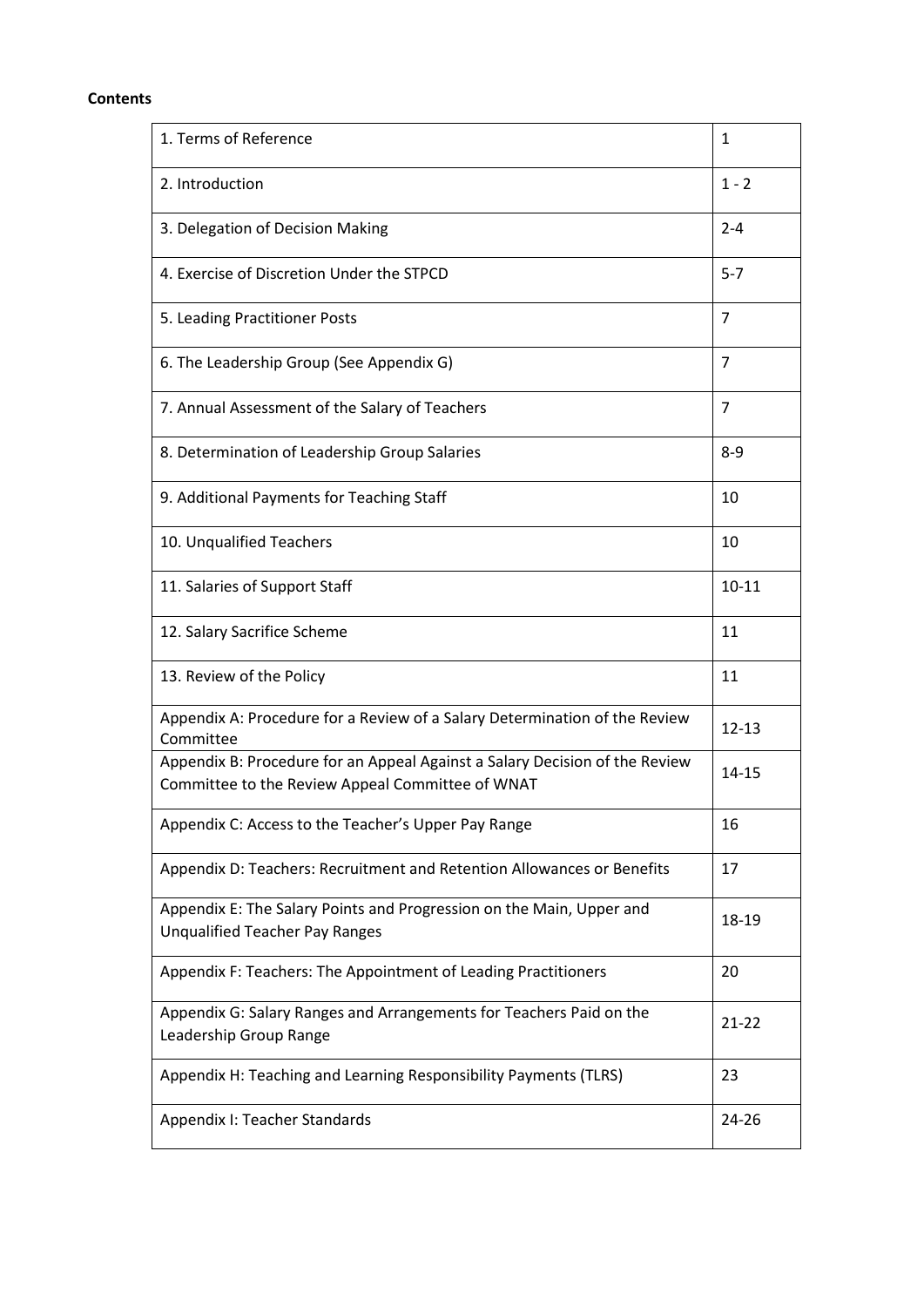## **1. Terms of Reference**

- **1.1** This policy applies to all employees of the West Norfolk Academies Trust.
- **1.2** Definitions:
	- "Executive Headteacher" also refers to any other title used to identify the Executive Headteacher, where appropriate, or other senior manager delegated to deal with the matter by the Executive Headteacher.
	- "Headteacher/Senior Manager" refers, where appropriate, to any other title used to identify the Headteacher/Senior Manager.
	- "Companion" refers to a person chosen by the employee to accompany him/her at a formal meeting, who shall be a trade union representative or a workplace colleague. A companion is entitled to speak to the employee during any meeting, and confer privately, but may not answer questions on the employee's behalf.
	- "Governors" also means Trustees
	- "STPCD" refers to the current School Teachers' Pay and Conditions Document.
	- "WNAT" refers to the West Norfolk Academies Trust.
	- "TLR" refers to a Teaching and Learning Responsibility, or its associated payment.

## **2. Introduction**

## **September 2021 Pay Award**

- **2.1** The minimum and maximum of the pay ranges and allowances for the September 2021 pay award for teachers are set out in the STPCD 2021, along with advisory rates for the Unqualified Teacher Pay Range
- **2.2** Decisions about teachers' pay progression must be linked to WNAT's Appraisal and Capability Policy for all Employees, hereafter referred to as the 'Appraisal Policy', and are based on criteria set out in WNAT's Pay Policy 2021.
- **2.3** The Board of Trustees will operate WNAT's Pay Policy as the 'relevant body', as defined in the STPCD, and for the pay arrangements agreed for all support staff which will:
	- Grade posts appropriately within the conditions of employment identified in the current STPCD and the conditions of service for support staff employed by WNAT.
	- Take into account pay relativities between posts within the teachers of WNAT and support staff of WNAT.
	- Ensure that the annual appraisal of all teaching staff, including those absent from duty for any reason, is fairly and properly conducted in accordance with WNAT's Appraisal Policy as soon as possible, by 31<sup>st</sup> October 2021 at the latest; 31<sup>st</sup> December 2021 for Headteachers and the Executive Headteacher.
	- Where a pay determination leads or may lead to the start of a period of salary safeguarding WNAT will give the required written statement of notification as soon as possible, and no later than one month after the date of the determination.
	- Ensure that discretion available under the STPCD is exercised in a fair and equitable manner.
	- Give recognition to assigned Teaching and Learning Responsibilities (TLR), whether for a permanent post, an acting period, or a temporary project (TLR3).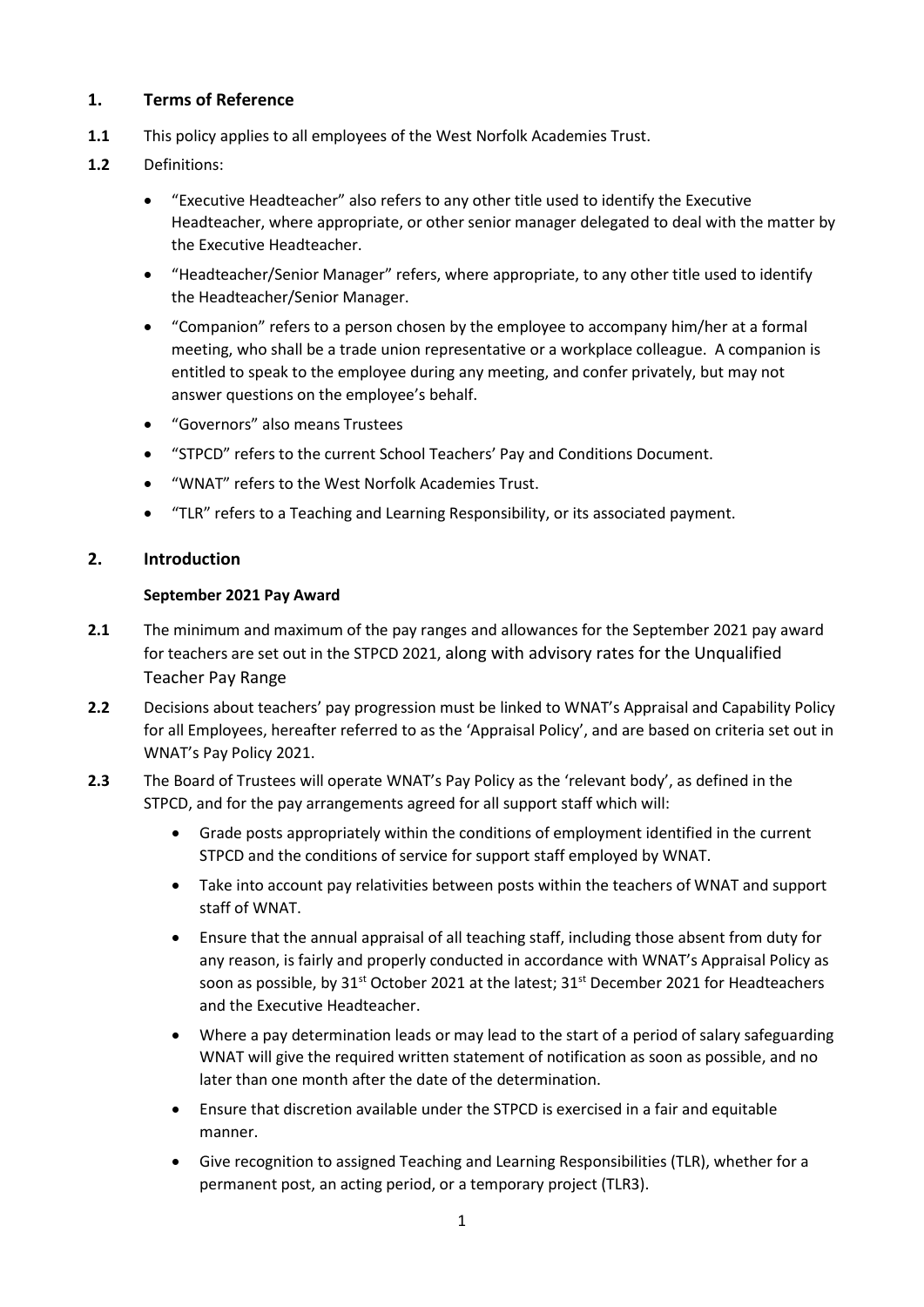- Comply with the salary safeguarding arrangements in the current STPCD.
- Ensure that an appropriate evaluation process is used to determine the salary range for members of support staff.
- **2.4** This policy statement will be available to the staff of WNAT.

## **3. Delegation of Decision Making**

## **3.1 Executive Headteacher**

- **3.1.1** Except where otherwise stated, the Trustees will delegate the day-to-day management of the policy to the Executive Headteacher in consultation with the Chair of Trustees. The Executive Headteacher will report to the Trustees those occasions when the delegated responsibility has been exercised in respect of the discretionary elements of the STPCD and the pay provisions for support staff.
- **3.1.2** The Headteachers shall make annual recommendations on the salary of all staff to the appropriate committee of Trustees, which includes the Executive Headteacher. This will include sufficient information for the Trustees to assess their position with regard to the gender pay gap reporting requirements and public sector equality duty.
- **3.1.3** The Chair of Trustees requires that the Executive Headteacher has regard to the budget approved by the Trustees and the requirements of employment legislation, in particular:
	- The Equality Act 2010 (including requirements under the Public Sector Equality Duty and Gender Pay Gap reporting requirements)
	- The Employment Rights Act 1996
	- The Employment Relations Act 1999
	- The Employment Act 2002
	- The Part-time Workers (Prevention of Less Favourable Treatment) Regulations 2000
	- The ACAS Code of Practice (Section 199 of the Trade Union and Labour Relations (Consolidation) Act 1992
	- The Fixed Term Employees (Prevention of Less Favourable Treatment) Regulations 2002
- **3.1.4** The Trustees expect the Executive Headteacher to seek advice where appropriate from persons engaged by the Trustees to provide such advice.

## **3.2 An Appropriate Committee Structure**

- **3.2.1** The Chair of Trustees will delegate to a committee of governors (hereafter referred to as the 'Review Committee') decisions arising out of this policy and/or WNAT's Appraisal Policy. The Chair of Trustees will maintain a pool of committee members, which includes Trustees. No member of the Review Appeals Committee, referred to below, will be a member of the Review Committee. No Trustee who is employed by WNAT may be a member of the Review Committee or the Review Appeals Committee. with the exception of the Executive Headteacher.
- **3.2.2** The Chair of Trustees will delegate to a committee of Trustees, hereafter referred to as the 'Review Appeal Committee', any appeals by individual members of staff against decisions of the Review Committee in 3.2.1 arising out of this policy or WNAT's Appraisal Policy. There will be at least 3 Trustees on the Review Appeal Committee. Trustees shall sit in rotation on the Review Appeal Committee. The Executive Headteacher will not be a member of the Review Appeal Committee.

Any appeal will be dealt with before a final decision is reported.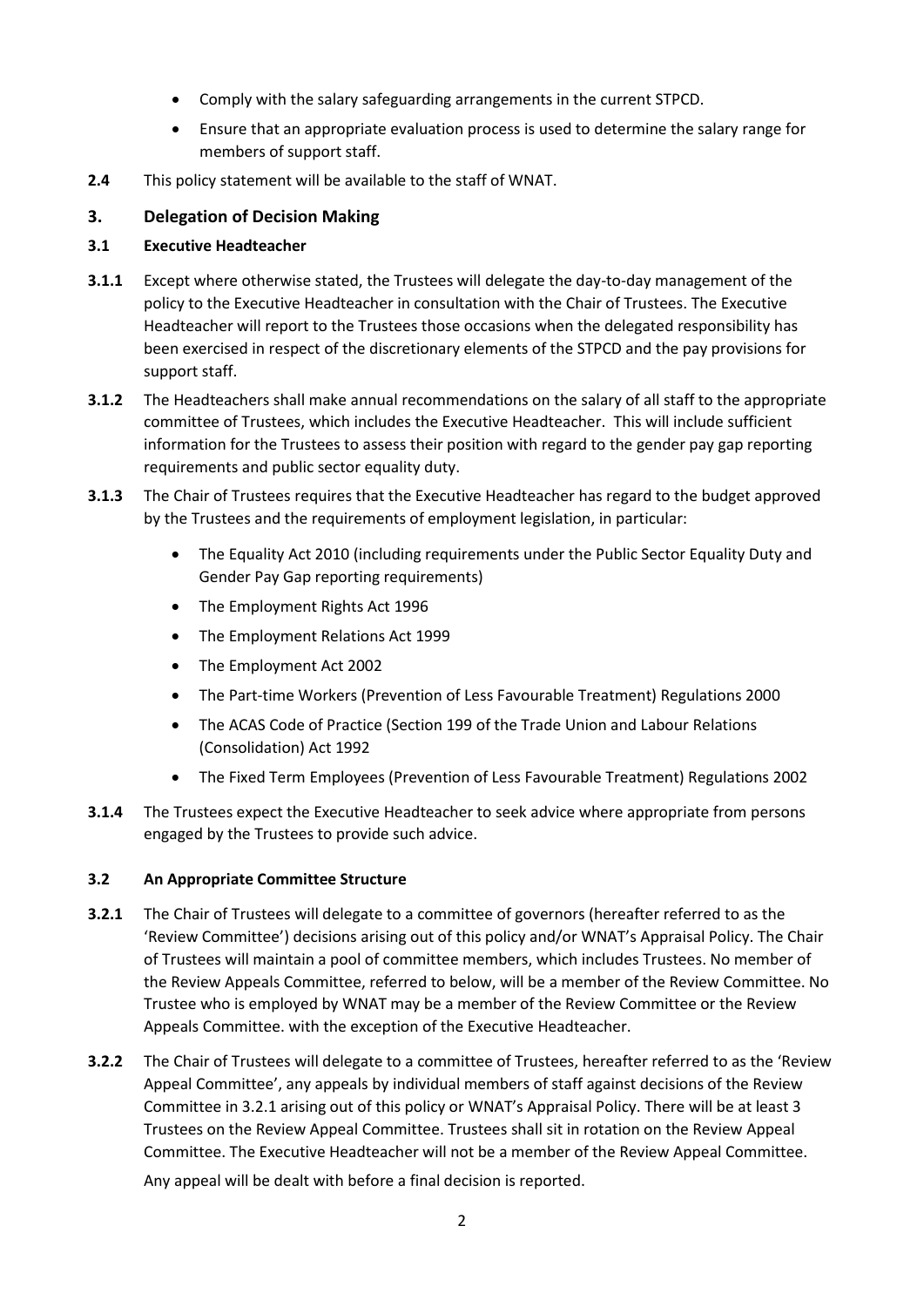**3.2.3** Meetings of the Review Committee and the Review Appeal Committee will be convened by the Clerk to the Board of Trustees. Such meetings will normally be arranged within 20 working days of the date the employee requests the meeting, and 5 working days' notice of the date and time of the meeting will be given.

Those entitled to attend meetings of these Committees are outlined in Appendix A and Appendix B.

#### **3.3 Review of Recommendations to, or Decisions of, the Review Committee**

- **3.3.1** Prior to making a salary recommendation to the Review Committee the relevant Headteacher (or Executive Headteacher in the case of Headteachers, or the Chair for the Trustees in the case of the Executive Headteacher) will inform the employee of their recommendation to the Review Committee and the date this Committee will be considering their recommendation.
- **3.3.2** A teacher who is dissatisfied with a pay recommendation has the opportunity to discuss the recommendation informally with the appraiser or the Headteacher before the recommendation is actioned.
- **3.3.3** Whilst there is no right of appeal to the appraiser's recommendation, if the employee does not agree with the recommendation to be made, then they may provide a written statement to the Clerk of the Trustees, which will be provided to the Review Committee to consider alongside the pay recommendation and the employee will be invited to attend a formal meeting with the Review Committee.

The statement provided by the Teacher must indicate the reason/s why they disagree with the recommendation and must fall within one or more of the following: That the recommendation:

- Incorrectly applied any provision of the appropriate salary and/or appraisal policy
- In the case of a teacher, failed to have proper regard to the STPCD statutory/contractual guidance
- Failed to take proper account of relevant evidence
- Took account of irrelevant or inaccurate evidence
- Was biased: or
- Otherwise unlawfully discriminated against the employee

The employee will have a minimum of five working days' notice between the date they are informed of the recommendation and the date of the meeting of the Review Committee to provide this written statement. The Clerk of the Trustees will provide the Headteacher (or Executive Headteacher in the case of the Headteacher's, or the Chair of Trustees in the case of the Executive Headteacher) with a copy of the written statement submitted by the employee prior to the meeting of the Review Committee.

- **3.3.4** The employee will be given the opportunity to make representations, including presenting evidence, calling witnesses and the opportunity to ask questions at a formal meeting with the Review Committee. The decision of the Review Committee will be provided to the employee in writing. The employee will be advised of the right of appeal against the decision of the Review Committee to the Review Appeal Committee (paragraph 3.4 below).
- **3.3.5** The procedure to be followed for the review hearing is attached at Appendix A.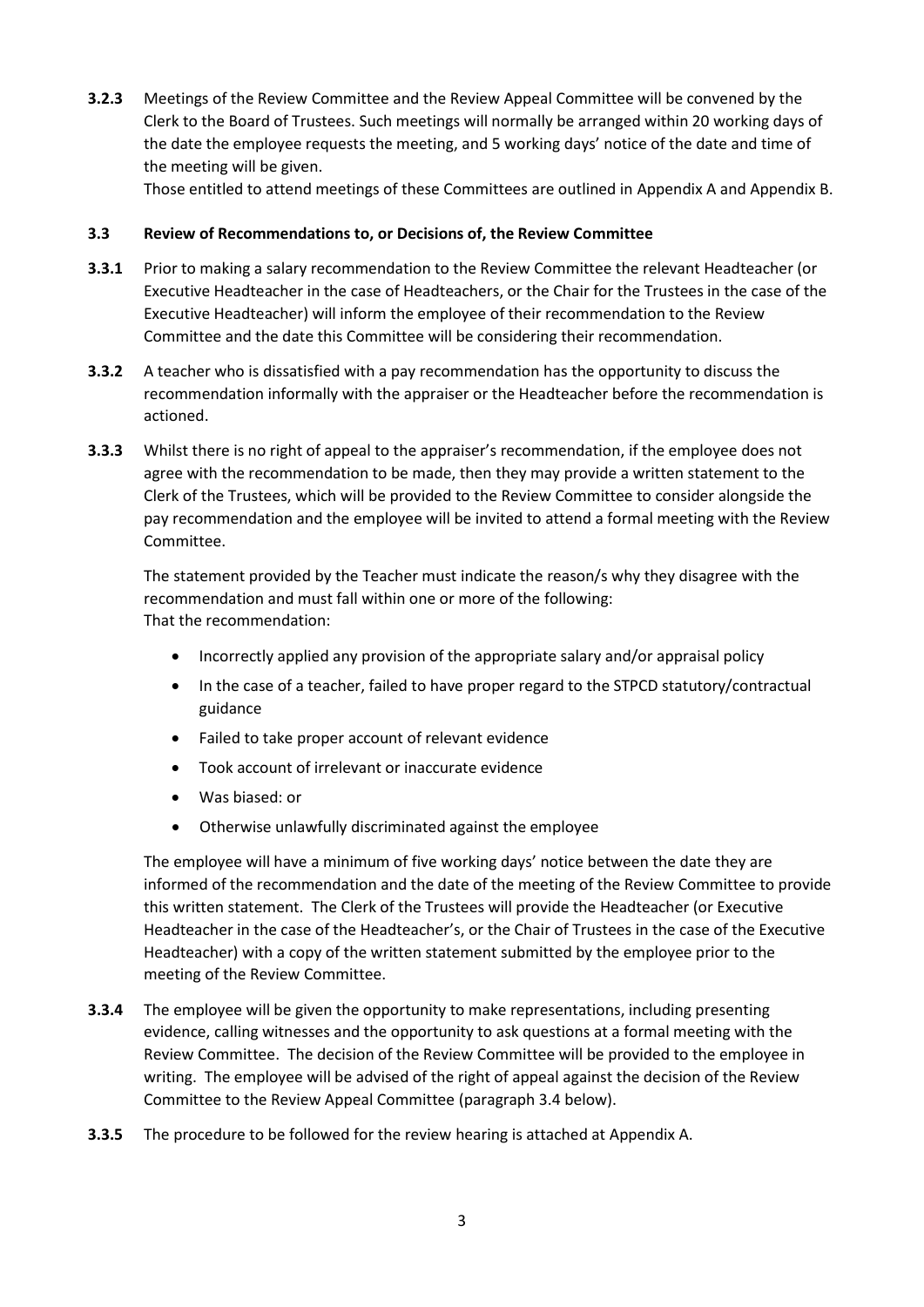#### **3.4 Appeals against Salary or Appraisal Decisions**

- **3.4.1** The employee may appeal against the decision of the Review Committee within five working days of receipt of the determination, by notifying the Clerk to the Board of Trustees, in writing, of the reasons for the appeal, which must be as stated in Paragraph 3.3.3 above.
- **3.4.2** The decision of the Review Appeal Committee shall be final. Once an appeal has been resolved, the final decisions regarding the assessment of salaries shall be reported to the Trustees.
- **3.4.3** The procedure to be followed for the appeal is attached at Appendix B of this policy.

#### **3.5 Threshold Application**

**3.5.1** An application must be made by 31st October of the current year and submitted to the Headteacher or the Executive Headteacher in the case of Headteacher's, or the Chair of Trustees in the case of the Executive Headteacher.

A successful applicant will progress to a point on the Upper Pay Range determined by the Executive Headteacher, in consultation with the Headteacher, from 1st September 2020, from which progression to the Upper Pay Range will be paid.

A successful applicant will have demonstrated through the appraisal process:

- that they are highly competent in all elements of the relevant standards; and
- that their achievements and contributions are substantial and sustained.

(See Appendix C for WNAT's definition of "highly competent" and "substantial and sustained")

- **3.5.2** The Headteacher shall inform the teacher of the recommendation to be made to the Review Committee regarding the threshold application as soon as possible after the closing date has passed. The Headteacher shall provide oral feedback on the relevant criteria indicated or, in the case of unsuccessful application, in writing on the original application form. Feedback shall also include advice on aspects of performance that would benefit from further development. The process to be followed where the employee does not agree with the recommendation is as outlined in paragraph 3.3 - 3.4.
- **3.5.3** Upper Pay Range decisions will only apply to posts under the employment of WNAT. Progression within the Upper Pay Range would normally be considered following the successful completion of two consecutive appraisals. Details regarding accessing the Upper Pay Range are set out in Appendix C.

#### **3.6 Statement of Salary**

**3.6.1** Salary assessment forms will be issued to confirm salary determinations.

## **3.7 The Chair of Trustees**

**3.7.1** The Chair of Trustees will be available to the Executive Headteacher for consultation on those matters of this policy delegated to the Executive Headteacher. In this instance the Chair of Trustees may not be a member of Review Committee or Review Appeal Committee.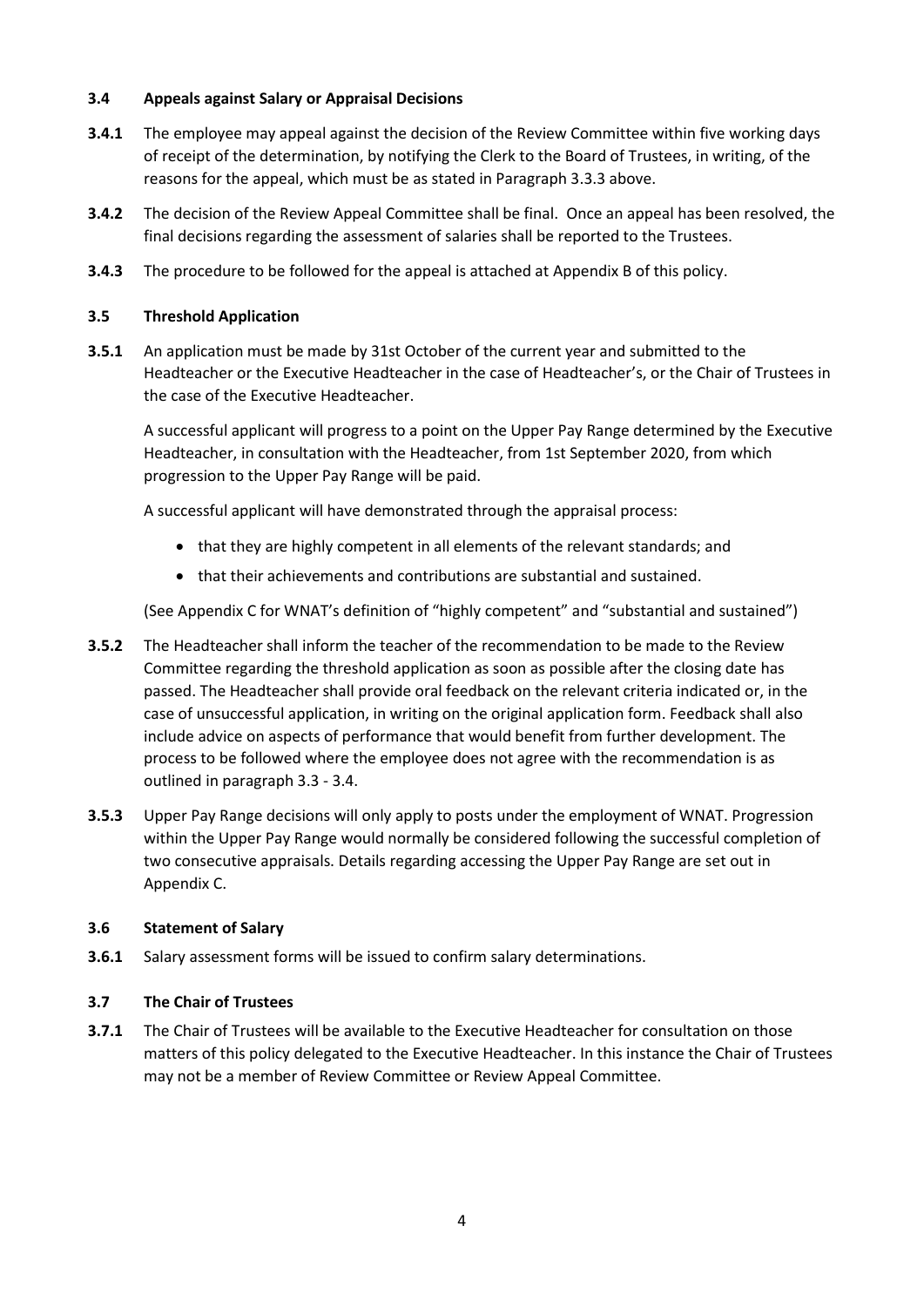#### **3.8 The Appraisal Review Committee for the Headteacher's Performance Review**

**3.8.1** The Chair of Trustees will delegate the Executive Headteacher and 2 trustees, who are not employees of WNAT, to carry out the appraisal review for Headteachers. The delegated trustees may be supported by an external adviser appointed by the Trustees.

#### **3.9 The Appraisal Review Committee for the Executive Headteacher's Performance Review**

- **3.9.1** The Chair of Trustees will delegate 2 or 3 trustees, none of whom shall be employees of WNAT, to carry out the appraisal review for the Executive Headteacher. The delegated trustees may be supported by an external adviser appointed by the Trustees. The agreed performance objectives and indicators/measures will be referred for moderation to the Chair of Trustees.
- **3.9.2** It is the stated wish of the Chair of Trustees that the delegated trustees should be appropriately trained.

#### **4 Exercise of Discretion under the STPCD**

#### **4.1 Starting Salary of New Classroom Teacher Appointments**

- **4.1.1** When advertising a teaching post, the Trustees, or the delegated committee, will identify the range of salaries that the Trustees are prepared to pay, subject to qualifications and experience. The Trustees will normally agree to match current/previous salaries with consideration given firstly to the merits of the application and the salary of teachers employed by WNAT.
- **4.1.2** Where the selection panel, Headteacher or Executive Headteacher regards a teacher has relevant teaching experience, or non-teaching experience which is directly relevant to the post being offered, then an appropriate salary will be offered within the advertised range.
- **4.1.3** The selection panel, Headteacher or Executive Headteacher will provide a statement for the appropriate committee of Trustees, detailing the reasons the salary has been awarded, together with the position on the appropriate range in WNAT's salary structure.

#### **4.2 Calculation of Part Time Teachers' Salaries**

- **4.2.1** The Trustees will ensure that all part time teachers employed by WNAT will have their salaries calculated in accordance with the STPCD and the "pro rata principle", except where a part time teacher is awarded a TLR3.
- **4.2.2** The Trustees will ensure that the total amount of time for which a part time teacher may be directed is calculated in accordance with the STPCD and the "pro rata principle".
- **4.2.3** All part time teachers will be advised of the way in which their salary and directed time are calculated.

#### **4.3 Recruitment/Retention Incentives**

- **4.3.1** WNAT has a policy with regard to any payment of recruitment/retention incentives or benefits in accordance with paragraph 27 of the STPCD.
- **4.3.2** The policy adopted by WNAT will be made known to employees and set out as Appendix D to this policy.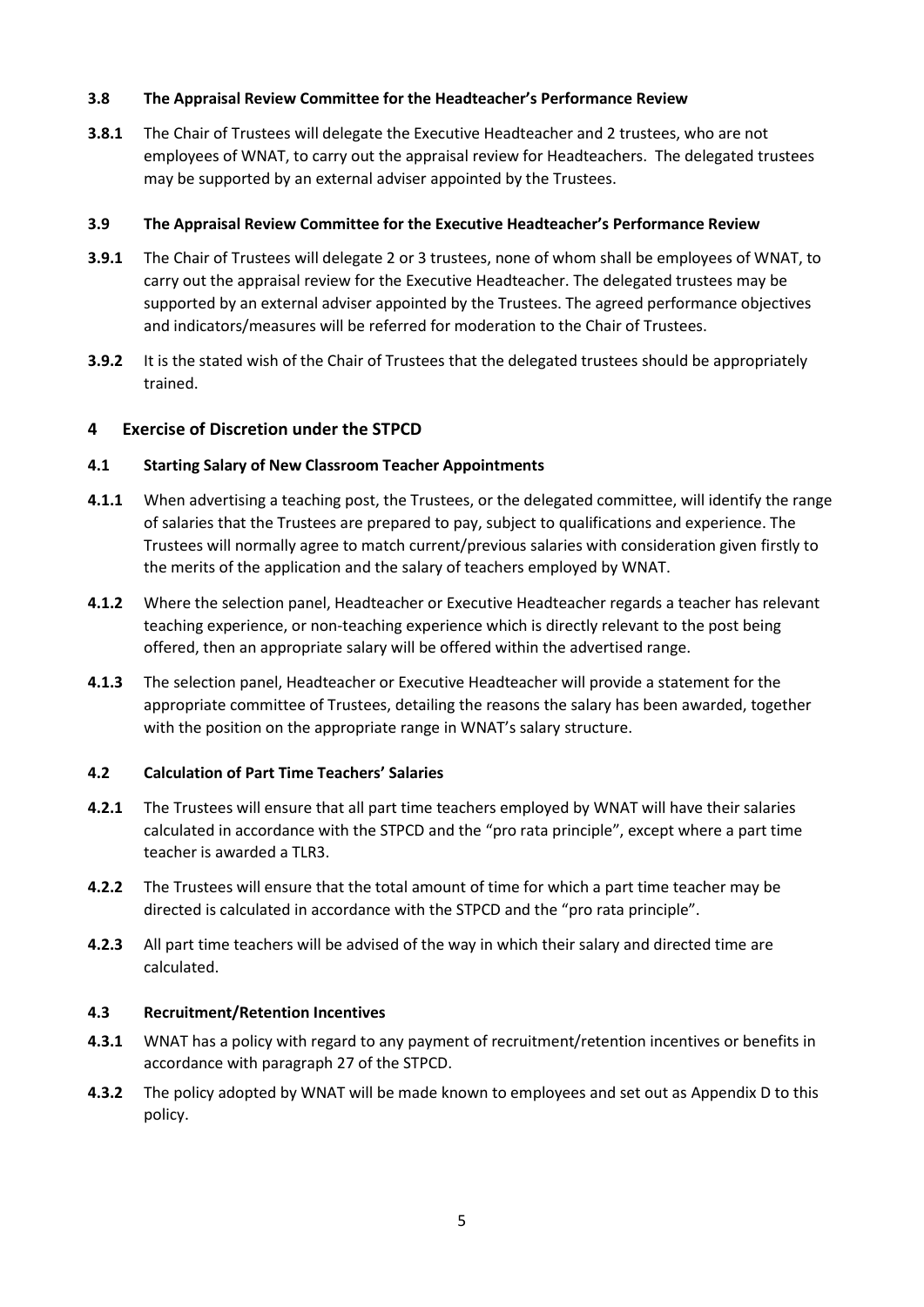#### **4.4 Staffing Structure**

- **4.4.1** The Executive Headteacher will annually recommend to Trustees a staffing structure for the schools within the Trust that:
	- takes account of any financial limits determined by Trustees, or delegated committees;
	- identifies the posts to which allowances will be allocated for permanent TLRs, in accordance with the requirements of the STPCD;
	- will determine the value of any TLR post that is to be paid for a short-term period. A statement identifying a payment within the range for TLR3, the length of time for which it will be paid, and the reason for the short-term payment will be provided to the appropriate committee of the Trustees.
	- identifies the level of allowance to be allocated to each permanent TLR post between the minimum and maximum limits set out for each TLR in the STPCD, and the different levels that may be paid within each TLR in the staffing structure in accordance with the STPCD;
	- identifies the level of salary to be allocated to any Leading Practitioner posts together with the salary ranges to be assigned to each post;
	- identifies posts to be paid on the Leadership Group pay range together with the salary ranges assigned to each post;
	- identifies any post to which a salary from the Special Educational Needs range of salaries will be allocated, together with the level of each allowance to be paid;
	- identifies the staffing structure for support staff posts, together with the evaluated salary range assigned to each post.

The staffing structure and pay ranges approved by the Trustees shall be published in this pay policy.

**4.4.2** In the event that the recommendation contains changes in the staffing structure that will directly impact on employees of WNAT, employees and recognised trade unions will be informed and consulted before the final salary structure is published.

#### **4.5 Special Educational Needs**

- **4.5.1** The Trustees will award an allowance to any teacher who satisfies the requirement of the STPCD, paragraph 21.
- **4.5.2** The post and allowance(s) will be identified in the staffing structure and will be spot salaries selected from the SEN range. The value of allowances should be based on whether any mandatory qualifications are required, other qualifications and expertise relevant for the post and the relative demands of the post.

## **4.6 Awards for Performance Progression to Teachers Paid on the Main Pay Range, the Upper Pay Range or Unqualified Teachers' Pay Range**

(Pay progression will be linked to assessment of performance, as determined under the Appraisal Policy)

**4.6.1** At the time of the annual assessment of teachers' salaries referred to in paragraph 7 of this policy, the Review Committee will consider written recommendations from the Executive Headteacher that a teacher be paid a higher salary on the classroom teachers' main pay range, or the unqualified teacher pay range, or the Upper Pay Range, depending on which range the teacher is currently paid. Pay ranges are determined by the Trustees and are published in Appendix E. The Executive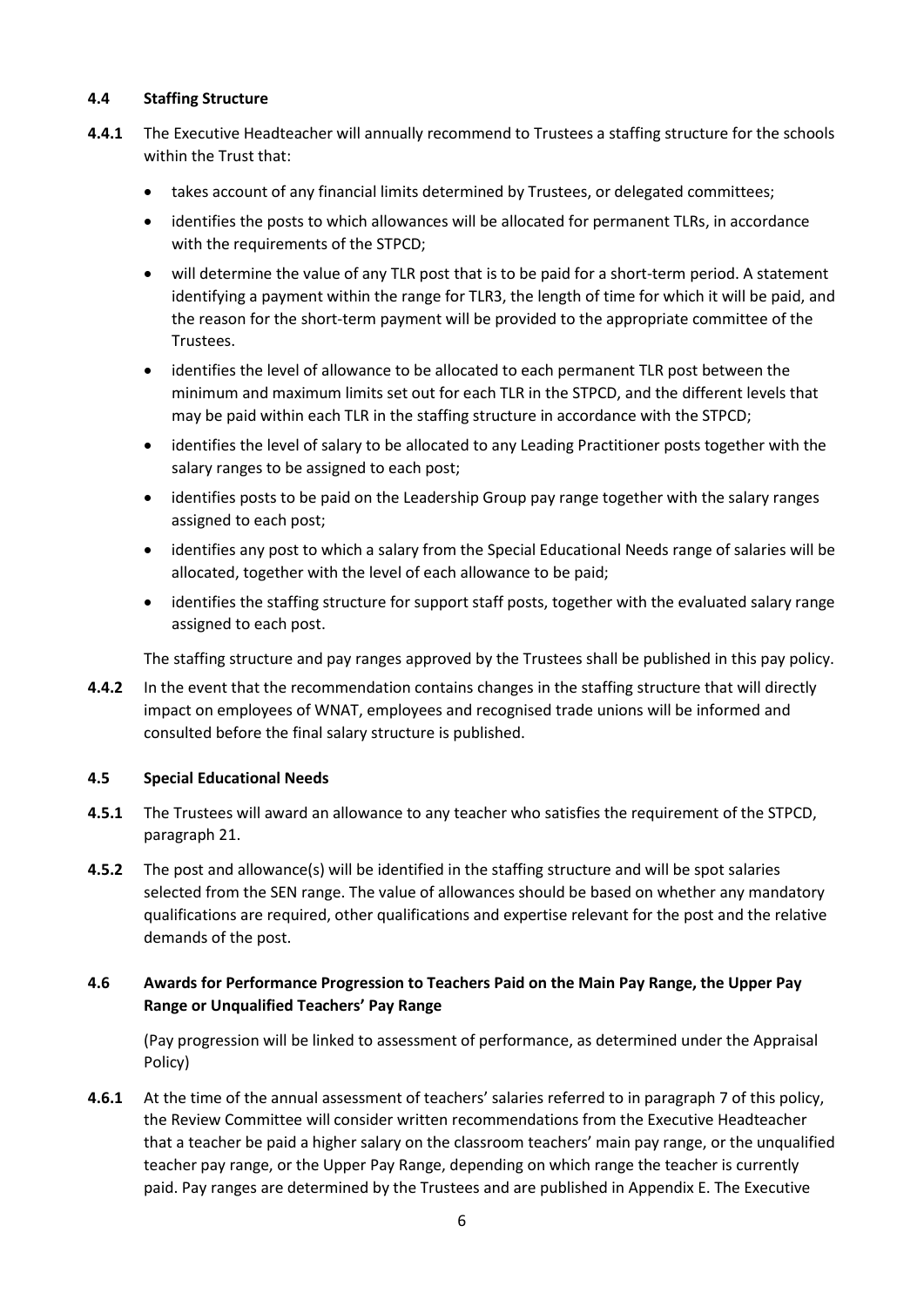Headteacher will also provide written reasons why any teacher should not progress on either range. (Please note comments under section 3.1.2)

- **4.6.2** Any recommendations for progression to a higher salary made by the Headteacher shall be in respect of the teacher's performance during the previous year measured against the performance review under WNAT's Appraisal Policy, with particular reference to the achievement of objectives identified in Appendix E and their individual performance management objectives set at their last review. In the case of teachers beyond the threshold, the Headteacher will also have regard to the teacher's overall contribution to the school.
- **4.6.3** Recommendations for increases in pay will be differentiated in order that any increase is clearly attributable to the performance of each teacher.
- **4.6.4** A teacher on the main pay range whose performance meets the criteria set out in Appendix E could reasonably expect to reach the maximum of the range after five years. The Headteacher may recommend that there will be no progression on the range in a given year where the outcome of the appraisal does not warrant progression. A newly qualified teacher who achieves the required standards at the end of induction will normally progress to the second point on the main pay range from the following September in accordance with paragraph 2.3.
- **4.6.5** Where a teacher has been absent through long term illness or on maternity leave (or other longterm leave) the Headteacher will ensure that a performance review has been conducted. In the event that a review cannot be conducted until the teacher returns to school, the Headteacher will conduct a review following the teacher's return. If the recommendation is to pay the teacher on a higher salary on the appropriate pay range, the award may be backdated to the date on which the award would normally have been paid.

#### **5 Leading Practitioner Posts**

- **5.1** The Trustees may decide to include Leading Practitioner post(s) in the structure where it receives a recommendation from the Executive Headteacher to consider such a post.
- **5.2** Where a Leading Practitioner is appointed, the Trustees shall select an individual post range on the pay range designated for Leading Practitioners. The pay range on which such a selection will be based is set out in Appendix F.
- **5.3** At the time of the annual assessment of teachers' salaries referred to in paragraph 7 of this policy, the Review Committee will consider recommendations from the Executive Headteacher that any Leading Practitioner be paid a higher salary subject to the maximum of the individual range. The criteria on which such a recommendation will be based is set out in Appendix F.

## **6 The Leadership Group (See Appendix G)**

#### **6.1 Headteachers, Deputy Headteachers and Assistant Headteachers**

- **6.1.1** The Trustees, following consideration of the relevant criteria set out in the STPCD, will determine the pay range for a newly appointed Headteacher, Deputy Headteacher or Assistant Headteacher's salary.
- **6.1.2** At the time of appointing a new Headteacher, Deputy Headteacher or Assistant Headteacher the selection panel of WNAT making the new appointment shall determine the salary point on the pay range. The selection panel shall have regard to advice available from persons engaged by WNAT.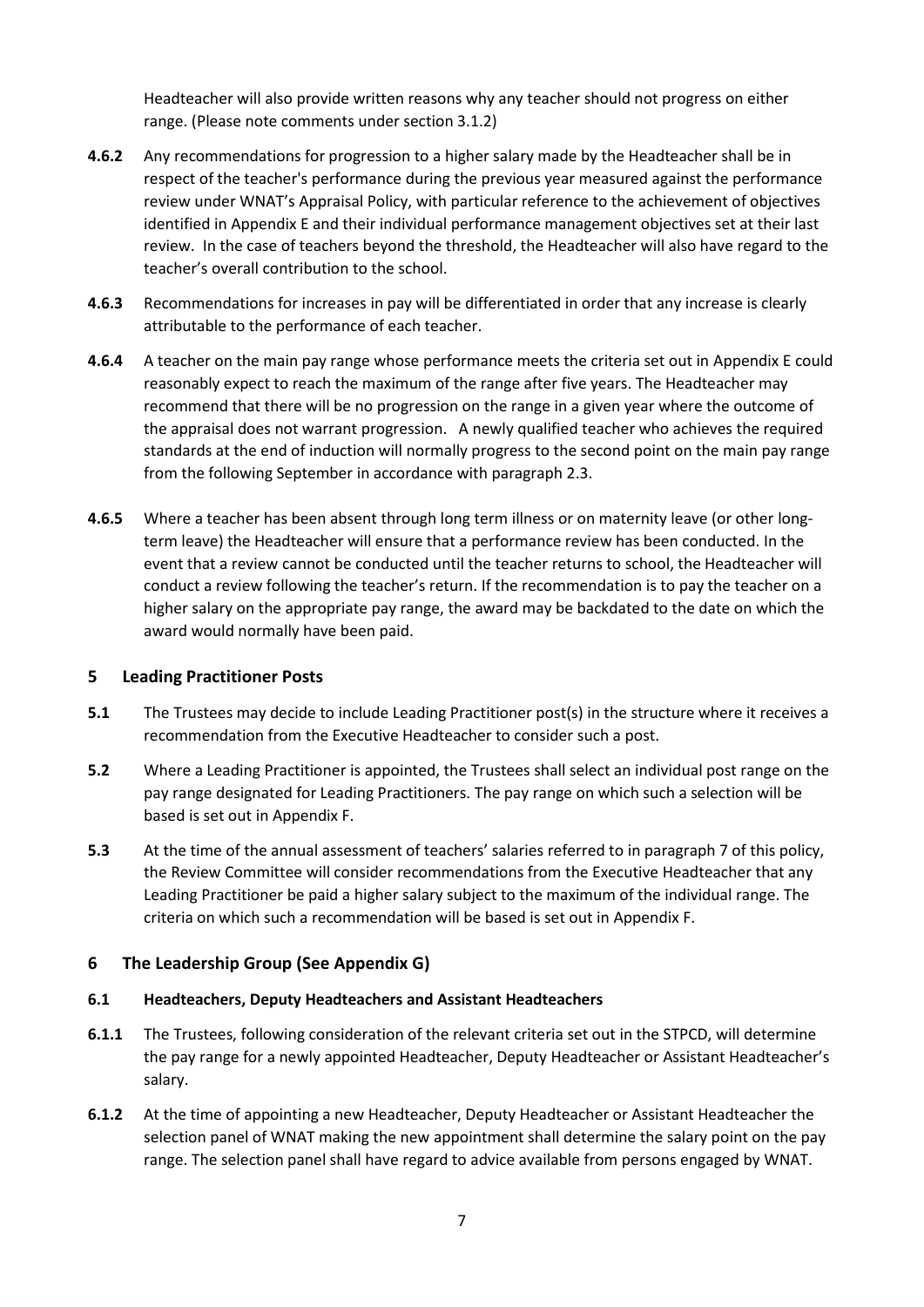#### **6.2 Awards for Performance to Headteachers, Deputy Headteachers and Assistant Headteachers**

- **6.2.1** At the time of the annual assessment of teachers' salaries referred to in paragraph 7 of this policy, the Review Committee will consider recommendations from the Executive Headteacher that any Headteacher, Deputy Headteacher or Assistant Headteacher be paid additional points subject to the maximum of their range. The Trustees expect that the objectives for a Headteacher, Deputy Headteacher or Assistant Headteacher will have become progressively challenging as the teacher has gained experience in the role.
- **6.2.2** Where there are substantial difficulties in retaining the services of a current Headteacher, Deputy Headteacher or Assistant Headteacher, the Trustees may decide to change the salary range in accordance with the STPCD. Only in exceptional circumstances may the Headteacher, Deputy Headteacher or Assistant Headteacher's range overlap the Executive Headteacher's pay range.

## **7 Annual Assessment of the Salary of Teachers**

#### **7.1 Annual Assessments**

- **7.1.1** On or before 31st October of each year, the Headteacher will carry out an annual assessment of salary for each teacher, including Deputy Headteachers and Assistant Headteachers, Leading Practitioners and unqualified teachers employed in the Trust.
- **7.1.2** The Review Committee will receive the pay recommendations from the Headteacher by 31st October of the current year, awards will be backdated to 1st September of the current year.

#### **8 Determination of Leadership Group Salaries**

## **8.1 Group of the School; Headteacher Pay Range (HTPR) and Pay Ranges for Other Members of the Leadership Group**

- **8.1.1** For the purposes of determining the group of the School by which the HTPR for the Headteacher is identified, the Trustees will re-calculate annually the appropriate unit total of the school.
- **8.1.2** The Trustees will assign the school to the appropriate Headteacher Group (HTG) whenever a new Headteacher is to be appointed and on such occasions as the Trustees see fit. The Headteacher may make representations to the Review Committee to consider assigning the school to a new HTG.
- **8.1.3** If the Trustees change the group of the school having re-calculated the unit total, they will identify a HTPR which will ensure that the minimum of the HTPR is not below the minimum of the salary range for the HTG.
- **8.1.4** The HTPR of the school shall be a range of consecutive salary points selected by the Trustees within the HTG range for the school.
- **8.1.5** The Recruitment Selection Committee, set up to appoint a new Headteacher, shall determine the salary point on the HTPR to be paid, ensuring that there is room for salary progression to be determined by subsequent performance. The Recruitment Selection Committee shall have regard to advice available from persons engaged by the Trustees.
- **8.1.6** In the event that the Trustees agree to a Headteacher (including the Executive Headteacher) also being made the Headteacher of another School on a permanent basis, their salary will be determined in accordance with STPCD 2020 (paragraph 6.6 of that document).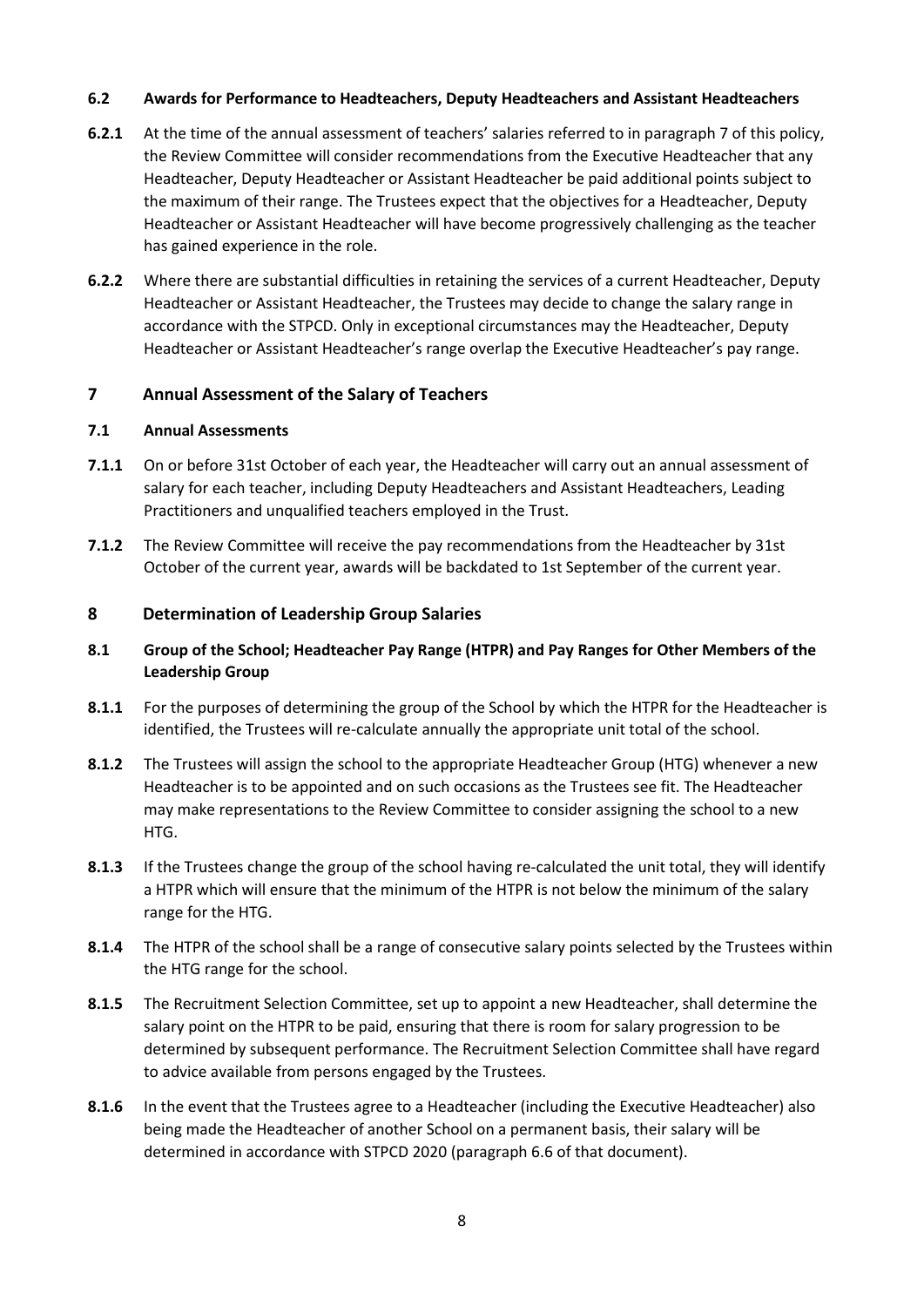- **8.1.7** Where such a decision is made then the Trustees will also review the salary ranges of any other teachers affected by the arrangement by increased responsibilities. Where such arrangements are temporary the salary safeguarding provisions will not apply.
- **8.1.8** The pay ranges for a Deputy or Assistant Headteacher shall be determined with reference to the School's HTPR as defined by the STPCD.

#### **8.2 Annual review of Headteacher's Salary**

- **8.2.1** On or before 31st December of each year, the Executive Headteacher will carry out an annual assessment of salary for each Headteacher employed in the Trust.
- **8.2.2** The Review Committee will receive the pay recommendations from the Executive Headteacher by 31st December of the current year, awards will be backdated to 1st September of the current year.

#### **8.3 Annual Review of the Executive Headteacher's Salary**

- **8.3.1** At the beginning of each academic year, or at any such time as the Trustees (in consultation with the Executive Headteacher) may decide, the Appraisal Review Committee referred to in 3.9 will agree with the Executive Headteacher or (in the absence of agreement) set performance objectives together with performance indicators/measures appropriate to each objective. The performance objectives will reflect priorities identified in the Trust's development plan.
- **8.3.2** An external adviser appointed by the Trustees will support the Appraisal Review Committee in carrying out the annual performance review of the Executive Headteacher. The performance review and review statement will be conducted in accordance with WNAT's Appraisal Policy.
- **8.3.3** In the Autumn Term of each year, (or where determined differently by the Trustees, as referred to in 8.3.1 above, in the half term immediately prior to the anniversary of the setting of the performance criteria), the Review Committee will receive recommendations from the Appraisal Review Committee (having consulted the Chair of Trustees, if they are not an Appraisal Review Trustee) regarding the salary of the Executive Headteacher. The recommendation shall reflect the Appraisal Review Committee views, based on the outcomes of the annual performance review and the Chair of Trustee's view of the Executive Headteacher's overall performance during the year. Any recommendation for progression within the HTPR will identify the recommended number of points proposed. The Executive Headteacher will be advised of the proposed recommendation and may make a written response to the recommendation.
- **8.3.4** The recommendation for the Executive Headteacher will be made in a written statement to the Review Committee, giving reasons for the recommendation and the level of salary that it is recommended should be paid from 1st September, including any additional payments as identified in the STPCD, paragraph 10. The Review Committee will consider the recommendation, together with any written response from the Executive Headteacher, and inform the Executive Headteacher in writing by providing a salary statement, by 31st December, to be backdated to 1st September. The Executive Headteacher will not be entitled to attend the meeting of the Review Committee where their salary is being considered.
- **8.3.5** If the Executive Headteacher wishes to seek a review of the decision of the Review Committee regarding their pay, they may do so in accordance with the procedure set out in paragraph 3.3.3. The Executive Headteacher will have right of appeal against the decision of the Review Committee in accordance with the procedure set out in paragraph 3.4.1 of this policy.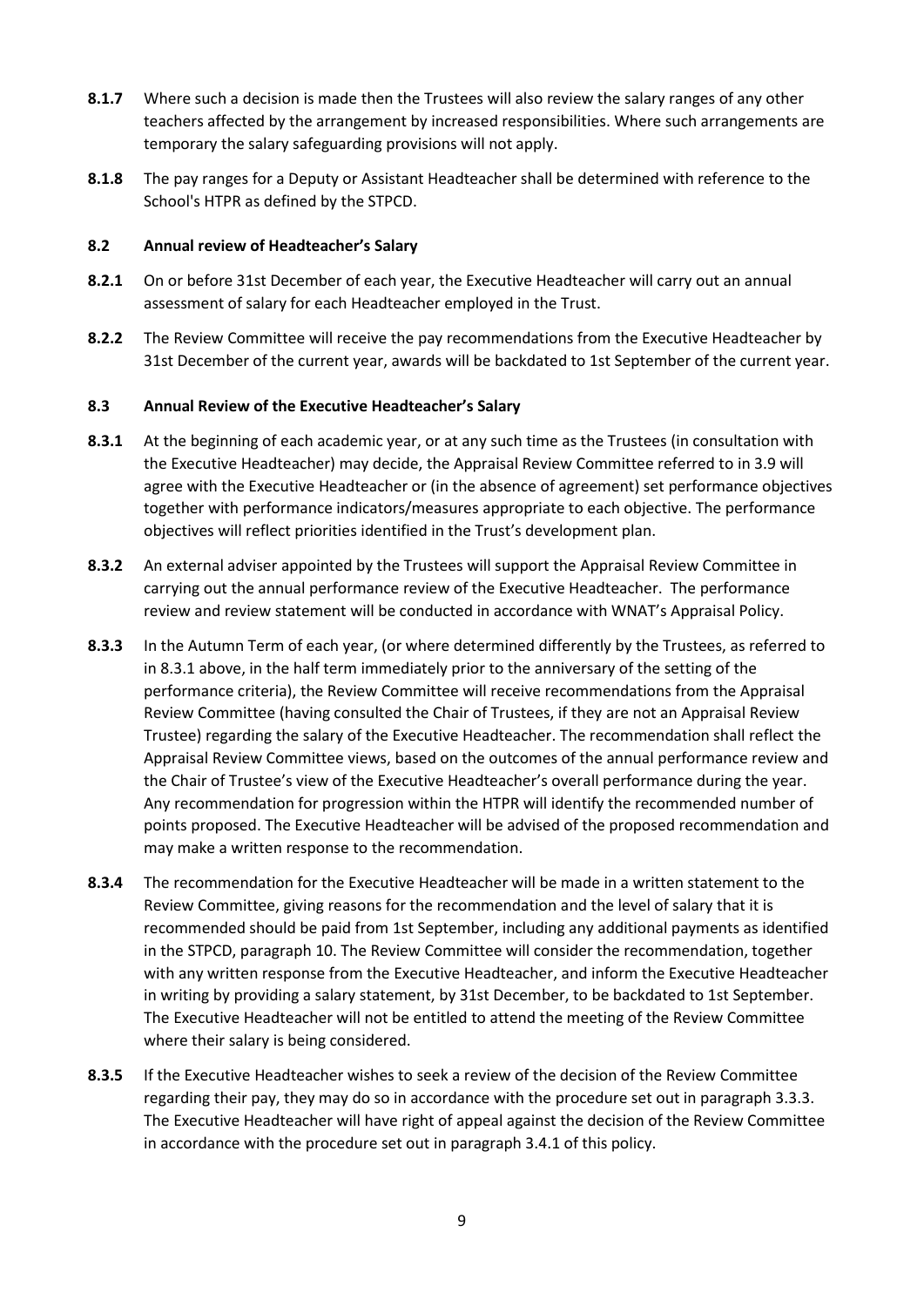#### **8.4 Determination of Discretionary Payments to the Executive Headteacher**

- **8.4.1** The Trustees may decide to pay additional payments to the Executive Headteacher in accordance with paragraph 10 of the STPCD
- **8.4.2** Where a decision is made to increase the Executive Headteachers salary beyond the maximum of the appropriate HTG determined in accordance with paragraph 8.4.1 above, the total sum of all payments made to the Executive Headteacher will not exceed 25 per cent of the maximum of the HTG, except in wholly exceptional circumstances, which will be approved by the Trustees.
- **8.4.3** If it is considered necessary to exercise the provision set out in 8.4.2 above, the Trustees will take external independent advice in accordance with paragraph 9.3 of the STPCD before agreeing to such a decision.

#### **8.5 Acting up Allowances**

- **8.5.1** If, during any absence of the Executive Headteacher, Headteacher, Deputy Headteacher, Assistant Headteacher or a TLR post holder, the acting appointment is made and maintained for a period then the Trustees will consider within four weeks of the acting appointment whether or not the teacher shall be paid an acting allowance calculated in accordance with 8.5.2 below. If no allowance is paid the Trustees may reconsider the position at any time.
- **8.5.2** In the prolonged absence of the Executive Headteacher, Headteacher, Deputy Headteacher, Assistant Headteacher or a TLR post holder, the Trustees may appoint a teacher to act up during the absence of the post holder. Prolonged absence is considered a minimum of 4 weeks and acting allowances will be considered on a case by case basis. From the date that the Trustees consider it necessary to make an acting appointment, an allowance will be paid equal to the difference between the salary currently paid to the person appointed to act up and a point considered appropriate by the Trustees. The relevant conditions of service detailed within the STPCD will apply to any person in receipt of such an acting allowance.

## **9 Additional Payments for Teaching Staff**

- **9.1** If the Executive Headteacher, following consultation with the teacher(s) affected, requests teachers to undertake:
	- Continuous Professional Development (CPD) undertaken outside of the school day;
	- Activities relating to the provision of Initial Teacher Training (ITT) as part of the ordinary conduct of the school day; or
	- Out of school hours' learning activities,

then payments, as below, will be made to teachers agreeing to participate in such activities.

- **9.2** The daily rate payable to each teacher undertaking such CPD or ITT activities will be determined by the Trustees. Periods of less than a day will be paid pro rata.
- **9.3** Where additional responsibilities and activities are undertaken by a teacher resulting from the Executive Headteacher having responsibility for more than one school, as provided for in paragraph 8.1.7 of this policy, the Review Committee will review the teacher's salary to reflect the additional responsibilities and activities. The decision of the Review Committee will be reported to the next meeting of the Trustees.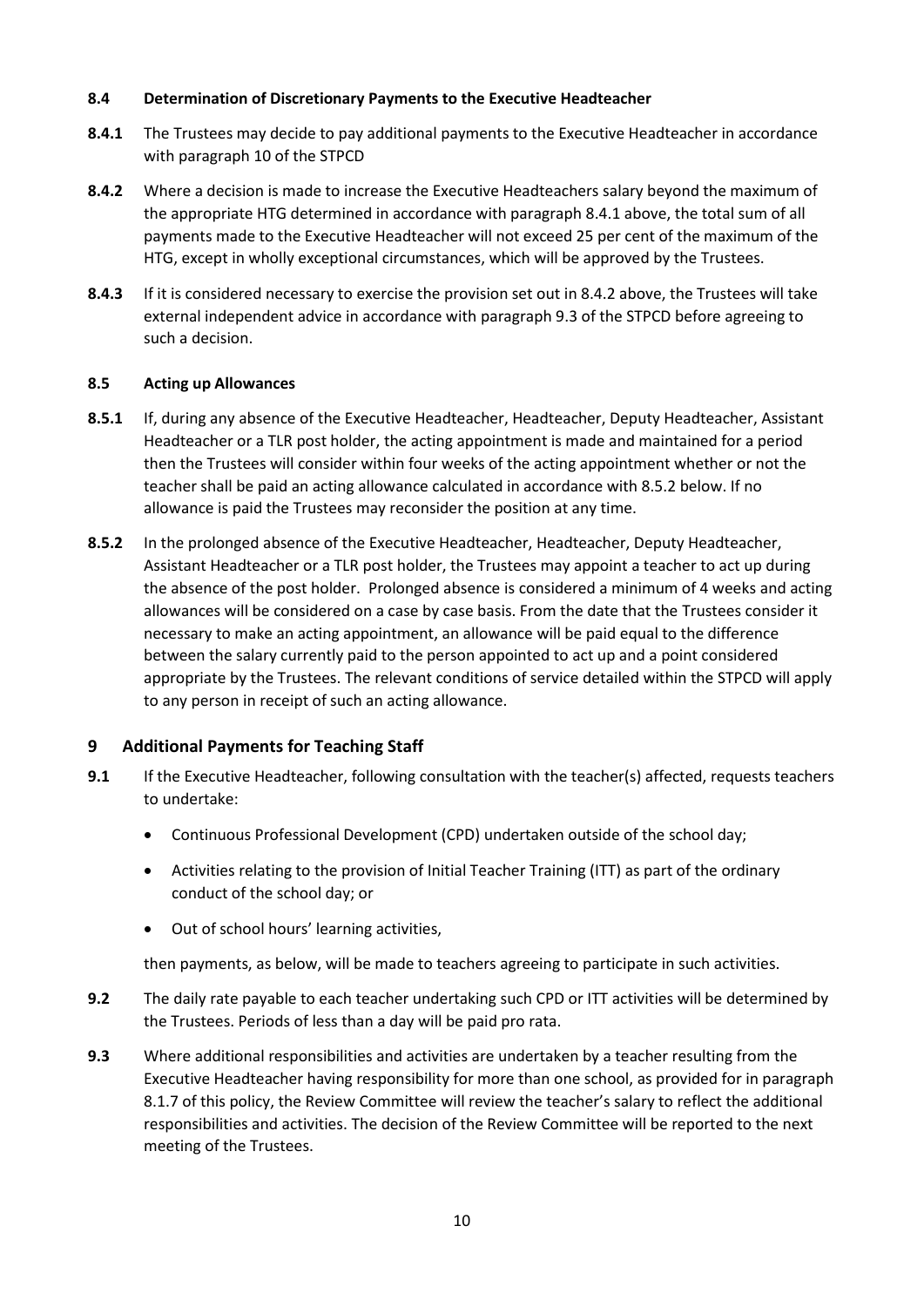## **10 Unqualified Teachers**

- **10.1** WNAT may employ unqualified teachers/instructors in the Trust. Such unqualified teachers will be paid in accordance with paragraph 17 of the STPCD.
- **10.2** The point on WNAT's unqualified teacher range, within the maximum and minimum of the range as set out in paragraph 17 of the STPCD, at which a new appointment will be paid, will be determined by the Executive Headteacher, in consultation with the Chair of Trustees, and will take account of the qualifications and experience considered to be relevant to the post.
- **10.3** In addition to the appropriate point on the unqualified teachers' pay range, the Executive Headteacher, in consultation with the Chair of Trustees, may award an additional annual allowance in accordance with paragraph 22 of the STPCD, to a person appointed as an unqualified teacher who either takes on a sustained additional responsibility, which is focused on teaching and learning and requires the exercise of a teacher's professional skills and judgement, or who the Executive Headteacher and Chair of Trustees believes has additional qualifications and/or experience to warrant such an award.
- **10.4** The Executive Headteacher will report any award of such an allowance to the Review Committee.
- **10.5** The arrangements for salary progression and salary safeguarding for teachers also apply to unqualified teachers.

## **11 Salaries of Support Staff**

- **11.1** On appointing a member of support staff, the job description determined for the post will be evaluated in accordance with the adopted scheme. Advice on appropriate evaluation processes will be sought from persons engaged by WNAT.
- **11.2** The Headteacher, in consultation with the Executive Headteacher and Finance Manager, will determine the appropriate point on the evaluated range having regard to:
	- Relevant qualifications and/or competencies; and
	- Recruitment/retention needs of the school in respect of the post.

The decision of the Headteacher will be reported to the Review Committee.

- **11.3** If at any time the Headteacher, in consultation with the Executive Headteacher and Finance Manager, considers that a member of the support staff is being asked to undertake increased or decreased responsibilities on a permanent basis, the job description may be re-evaluated. If the evaluation provides for a higher salary that salary will be paid to the post holder from a date determined by the Headteacher and, in the case of a temporary increase in responsibility, the date to which the new salary will be paid will also be stated. In the event that the evaluation provides for a lower salary, the employee will be entitled to salary safeguarding for a period in accordance with WNAT's Reorganisation and Redundancy Policy and Procedure. The new salary level will be reported to the Review Committee at its next meeting.
- **11.4** At the time of making the annual assessment of the teachers' salaries the Executive Headteacher may also make any recommendation to the Review Committee in respect of the salary of any member of the support staff. Where the Executive Headteacher considers it appropriate, a recommendation to the Review Committee that a named member of support staff shall be awarded an honorarium for the excellence of their performance during the previous year. The honorarium may either be paid as a lump sum payment at the next salary payment after the Review Committee's decision, or as a 1/12 increase in monthly salary over the next year.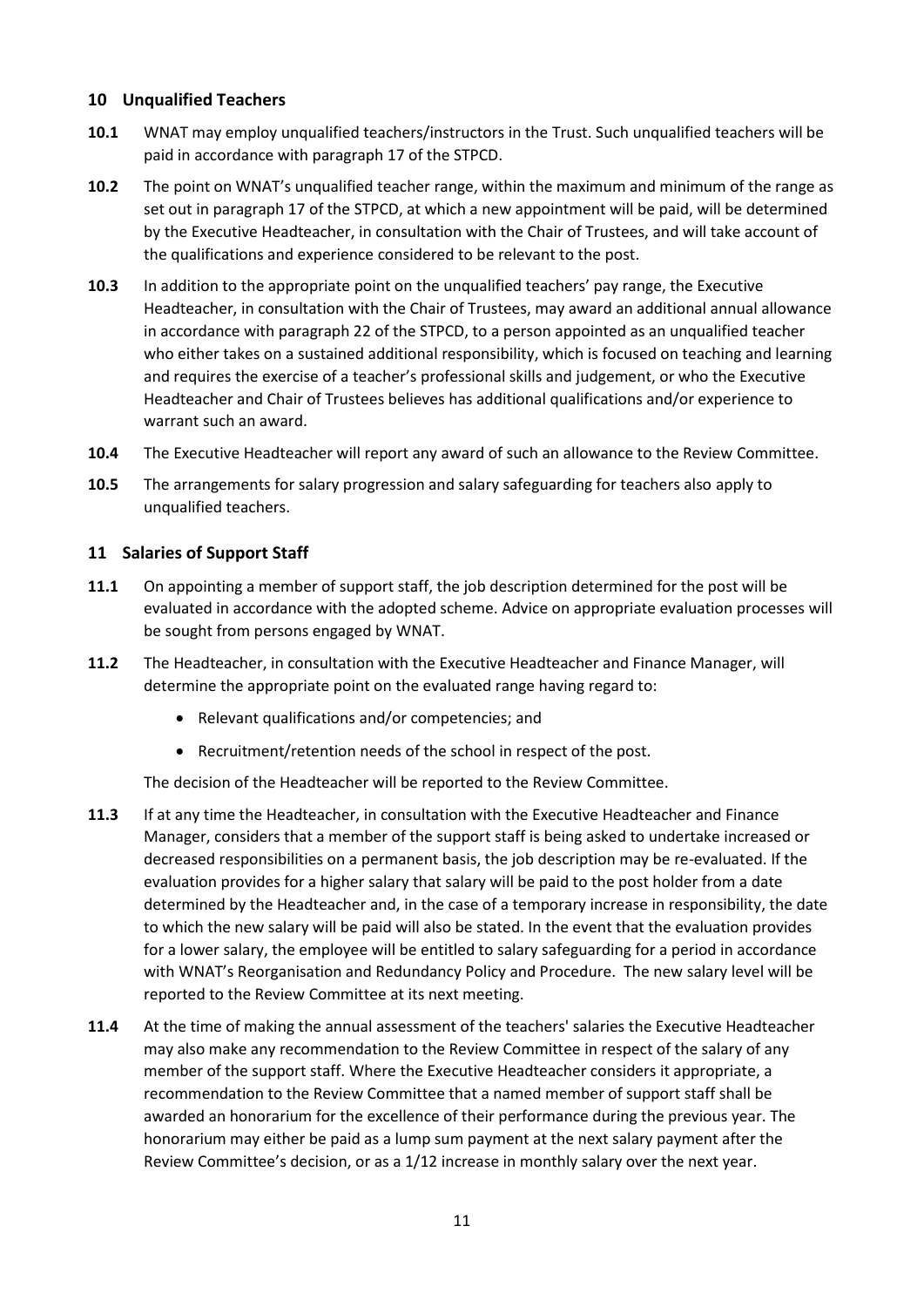- **11.5** If any member of support staff wishes to appeal against their salary level they may ask for a reevaluation of their job description. This re-evaluation will be performed by the Headteacher in consultation with the Finance Manager. The result will be provided to the member of support staff in writing.
- **11.6** In the event that a member of support staff decides to appeal against the decision of the Headteacher under paragraph 11.5 above, then they shall enter a formal written statement of appeal to the Executive Headteacher who will make a decision. The decision of the Executive Headteacher shall be final.

## **12 Salary Sacrifice Scheme**

**12.1** WNAT will support and encourage any salary sacrifice scheme as identified in the STPCD and made available by WNAT, from which teachers or support staff employed in the Trust benefit where there is no additional cost to WNAT's budget.

## **13 Review of the Policy**

- **13.1** The Trustees will review this policy annually, or on any occasion when it is requested to do so by the Executive Headteacher.
- **13.2** WNAT will consult with employees and the recognised trade unions at the time of the annual or any other review of the policy.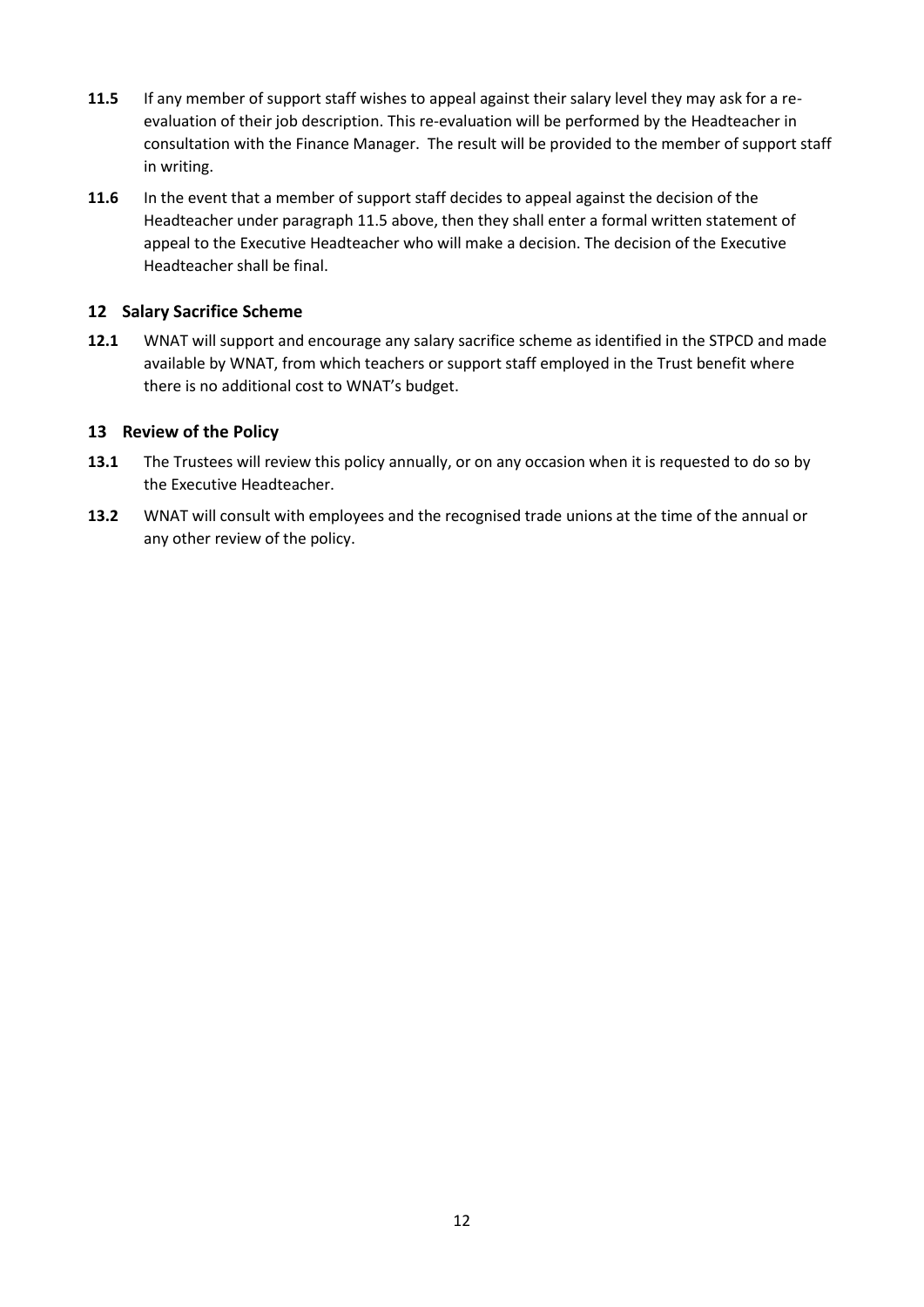## **Appendix A**

## **Procedure for a Review of a Salary Determination of the Review Committee of the Trustees**

This procedure complies with the guidance of the Secretary of State 'Implementing your schools approach to pay' available online at [www.gov.uk.](http://www.gov.uk/)

## **1. The Case for the Employee**

The employee is entitled to be accompanied by a representative of their trade union or a workplace colleague.

The employee or representative:

- **a)** Presents the employee's written application for the review.
- **b)** The members of the Review Committee may ask questions of the employee

## **2. The Chair of the Review Committee**

- **a)** Explains the process and evidence used to come to the recommendation/decision under review with reference to the written statement of reasons for the recommendation/decision previously provided to the employee.
- **b)** If the Review Committee has asked the Headteacher (or Executive Headteacher as referred to in note 3 below) (or Chair of Trustees as referred to in note 4 below) to be present at the hearing the Headteacher (or Executive Headteacher or Chair of Trustees) may be asked questions by members of the Review Committee and the employee or representative

## **3. Summing up and Withdrawal**

- **a)** The employee or representative has the opportunity to sum up their case if they so wish.
- **b)** All persons other than the members of the Review Committee and the adviser (see note 5 below) are then required to withdraw.

## **4. Review Committee Decision**

- **a)** The Review Committee and their adviser only, are to deliberate in private, only recalling other persons to clear points of uncertainty on evidence already given. Any recall will involve both parties.
- **b)** The Chair of the Review Committee will announce the decision of the review to the employee, which will be confirmed in writing within 5 working days.

#### **Notes:**

- **1.** For the purposes of the review, the Review Committee and the employee will have the following documents:
	- The written statement of reasons for the recommendation/decision previously provided to the employee.
	- The written statement of reasons for the application of the review from the employee. (The grounds for the appeal must comply with paragraph 3.3.3 of the pay policy).
	- Any additional documents to be used at the review hearing which must be provided to the other party at least 48 hours before the commencement of the review.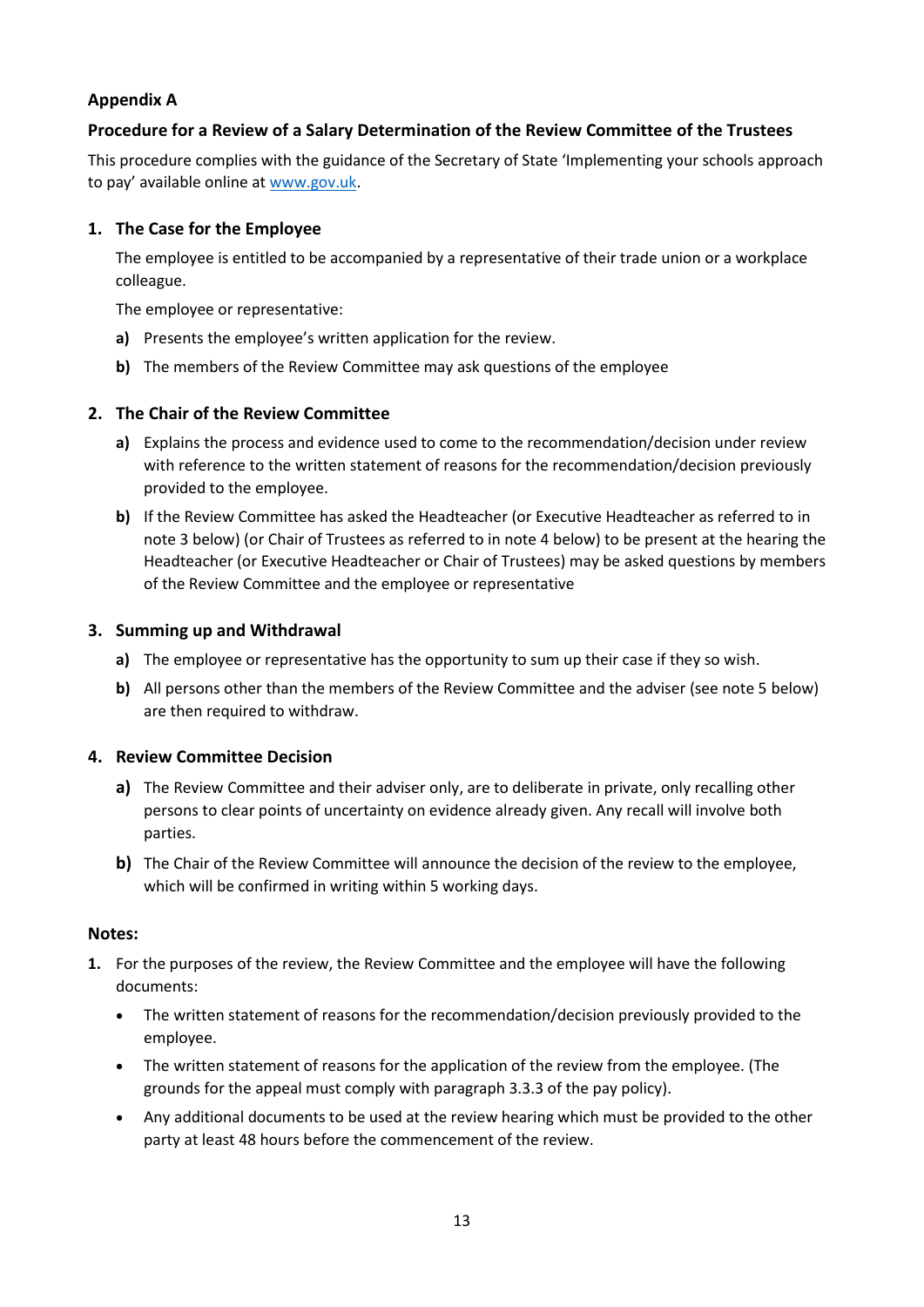- **2.** For the purposes of the review, the Review Committee may ask the Headteacher (or Executive Headteacher in accordance with note 3 below, or the Chair of Trustees in accordance with note 4 below) to be present. In that event the Headteacher, Executive Headteacher or Chair of Trustees may also be asked questions by the members of the Review Committee and by the employee or their representative. The Headteacher, Executive Headteacher or Chair of Trustees may not be involved in the decision of the Review Committee.
- **3.** Where the Headteacher has asked for the review the Review Committee may ask the Executive Headteacher referred to in paragraph 3.8.1 above to be present.
- **4.** Where the Executive Headteacher has asked for the review the representative of the Review Committee may call the Chair of Trustees and/or one of the trustees referred to in paragraph 3.9.1 above as a witness.
- **5.** The Review Committee may have an adviser present.
- **6.** The review is not an appeal against the recommendation/decision.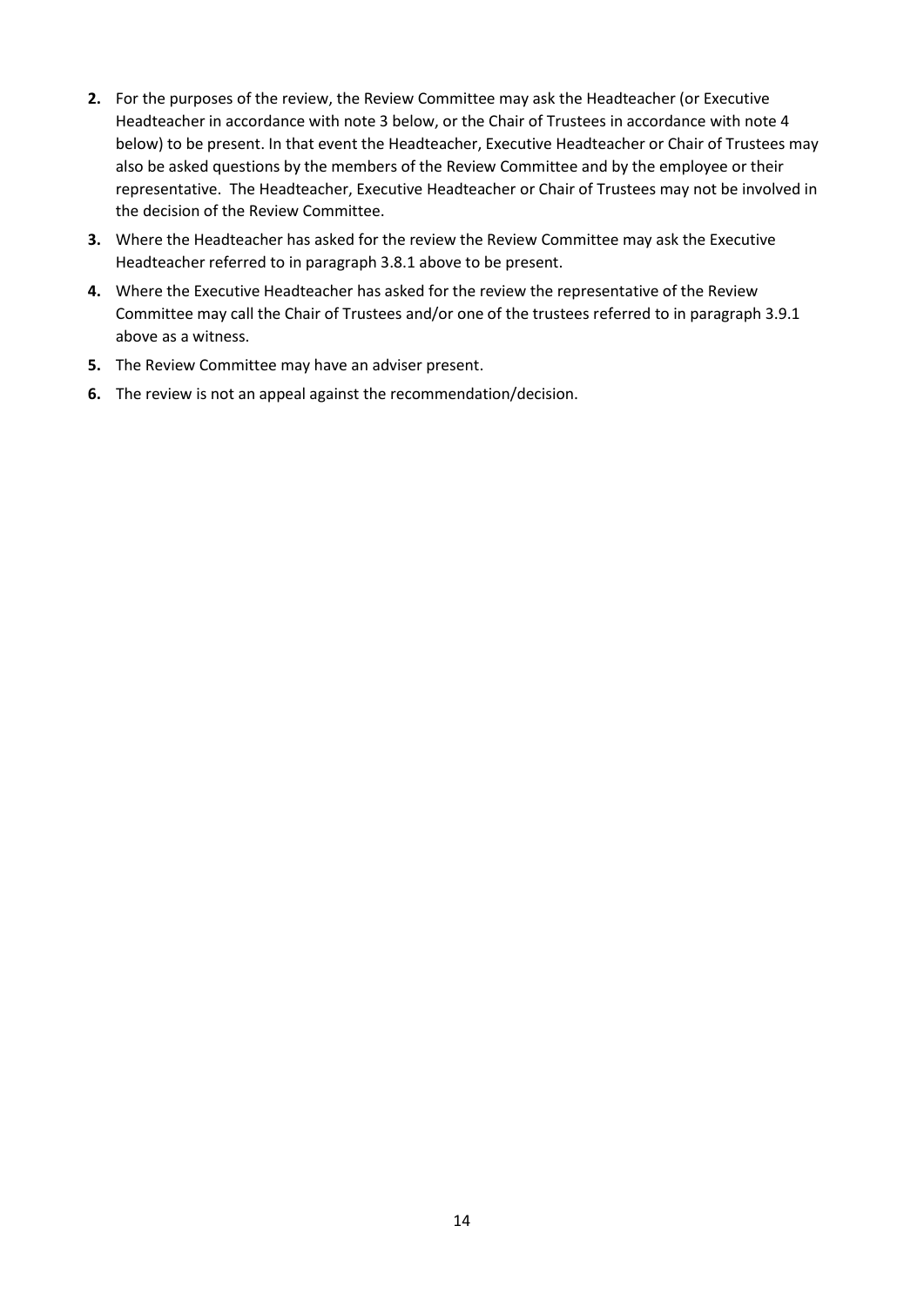## **Appendix B**

# **Procedure for an Appeal against a Salary Decision of the Review Committee to the Review Appeal Committee of WNAT**

This procedure complies with the guidance of the Secretary of State 'Implementing your schools' approach to pay' available online at [www.gov.uk.](http://www.gov.uk/)

## **1. The Appeal of the Employee**

The employee is entitled to be accompanied by a representative of their trade union or a workplace colleague.

The employee or representative:

- **a)** Introduces the employee's written reasons for the appeal and the representative of the Review Committee and then members of the Review Appeal Committee may ask questions of the employee.
- **b)** May call witnesses, each of whom will have provided a written statement of the information they wish to give, and each witness may be asked questions by the representative of the Review Committee and then by the Review Appeal Committee.

## **2. The Response of the Review Committee**

The representative of the Review Committee

- **a)** Explains the process and evidence used to come to the decision being appealed with reference to the written statement of reasons for the decision of the Review Committee previously provided to the employee, and the employee or representative and then members of the Review Appeal Committee may ask questions of the representative of the Review Committee.
- **b)** May call witnesses, who will have provided a written statement of the information they wish to give, and each witness may be asked questions by the employee or their representative and then by the Review Appeal Committee.

## **3. Summing up and Withdrawal**

- **a)** The representative of the Review Committee has the opportunity to sum up if they so wish.
- **b)** The employee, or representative, has the opportunity to sum up their case if they so wish.
- **c)** All persons other than the Review Appeal Committee and its adviser (see note 5 below) are then required to withdraw.

## **4. Review Appeal Committee Decision**

- **a)** The Review Appeal Committee and adviser are to deliberate in private, only recalling the parties to clear points of uncertainty on evidence already given. Any recall must involve both parties.
- **b)** The Chair of the Review Appeal Committee will announce the decision to the employee, which will be confirmed in writing within 5 working days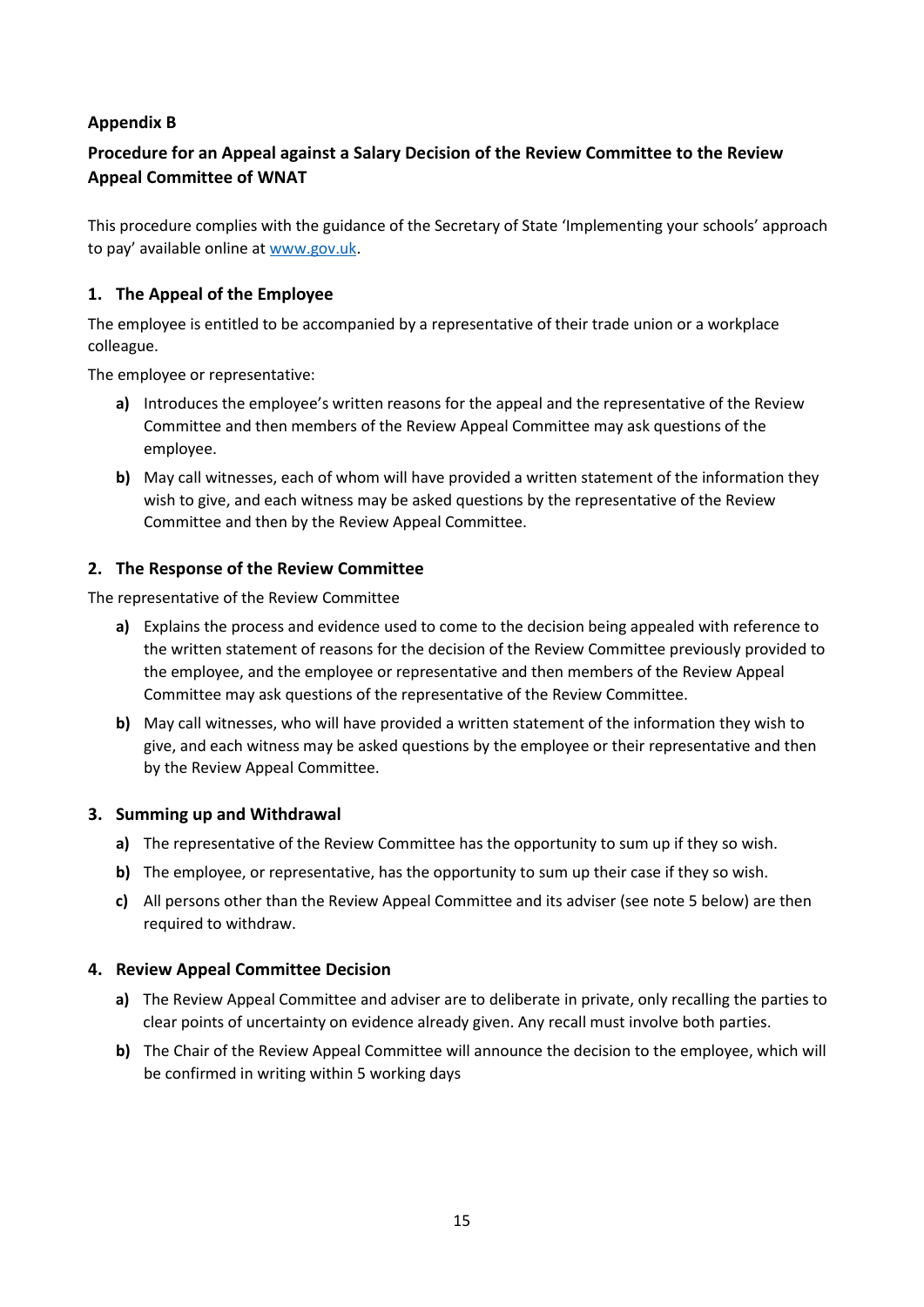#### **Notes:**

- **1.** For the purposes of the appeal, the Review Appeal Committee will have the following documents:
	- The written statement of reasons for the Review Committee decision previously provided to the employee.
	- The written statement of reasons for the appeal from the employee. (The grounds for the appeal must comply with paragraph 3.4.1 of the pay policy).
	- Any additional documents to be used at the appeal hearing which must be provided to the other party at least 48 hours before the commencement of the hearing.
- **2.** For the purposes of the appeal, the Review Committee representative may call the Headteacher (or Executive Headteacher in accordance with note 3 below, or the Chair of Trustees in accordance with note 4 below) as a witness for the Review Appeal Committee. In that event the Headteacher, Executive Headteacher or Chair of Trustees may be questioned as a witness The Headteacher, Executive Headteacher or Chair of Trustees may not be involved in the decision of the Review Appeal Committee.
- **3.** Where the Headteacher has asked for the appeal the representative of the Review Committee may ask the Executive Headteacher referred to in paragraph 3.8.1 above to be present.
- **4.** Where the Executive Headteacher has asked for the appeal the representative of the Review Committee may call the Chair of Trustees and/or one of the trustees referred to in paragraph 3.9.1 above as a witness.
- **5.** The Review Appeal Committee may appoint an adviser who may not be an employee of WNAT.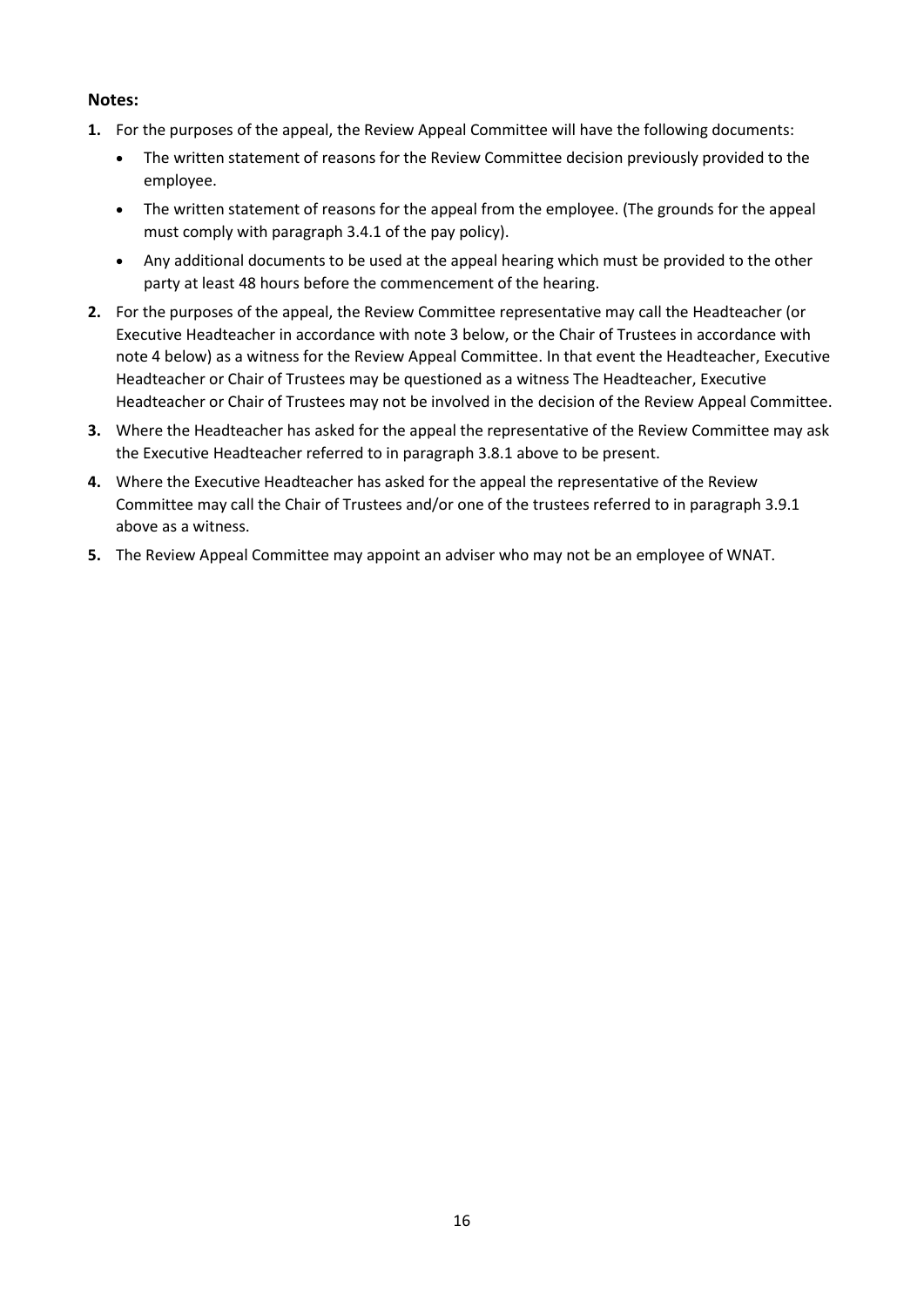## **Appendix C**

## **Access to the Teacher's Upper Pay Range**

Any qualified teacher who has been employed at the top of the main pay range for a minimum of 12 months may apply to the Executive Headteacher to be paid on the Upper Pay range. An application may only be made once in an Academic year and must be made before October 31st in writing to the Executive Headteacher.

A successful applicant will have demonstrated:

- That as a teacher they are highly competent in all elements of the relevant standards; and
- That their achievements and contributions to the school are substantial and sustained.

For the purpose of this pay policy:

- Highly competent means performance which is not only good but is good enough to provide coaching and mentoring to other teachers, give advice to them and demonstrate to them effective teaching practice and how to make a wider contribution to the work of the school in order to help them meet the relevant standards and develop their teaching practice.
- Substantial means of real importance, validity and value to the school; provide a role model for teaching and learning; make a distinctive contribution to the raising of pupil standards; take advantage of appropriate opportunities for professional development and use the outcomes effectively to improve pupils' learning and achievement.
- Sustained means maintained continuously over a period of the previous two years.

The application shall be in the form of the annual appraisal document and two previous appraisal reports which meet the criteria with supplementary evidence to be considered which reflects the applicant's achievements over a two year period.

All applications will be assessed robustly, transparently and equitably by the Executive Headteacher assisted by the Headteacher, Deputy Headteacher, Assistant Headteacher and Head of School as appropriate. A decision will be made and communicated in writing within 15 working days.

Where application is unsuccessful, the written notification will indicate the areas where the judgement is that the teacher's application does not satisfy the assessment criteria.

A successful applicant will progress to the minimum point of the Upper Pay range, where it is expected that the level of performance assessed will be at least sustained. Further progression on the Upper Pay range will be dependent on additional evidence that the application has developed further and taken on further responsibilities across the school. Employees who are uncertain as to whether their performance will meet the criteria to access the Teacher's Upper Pay Range should seek clarity from their Headteacher at the earliest opportunity. This clarification will include advice and guidance as to the performance measures required to be evidenced throughout the academic year.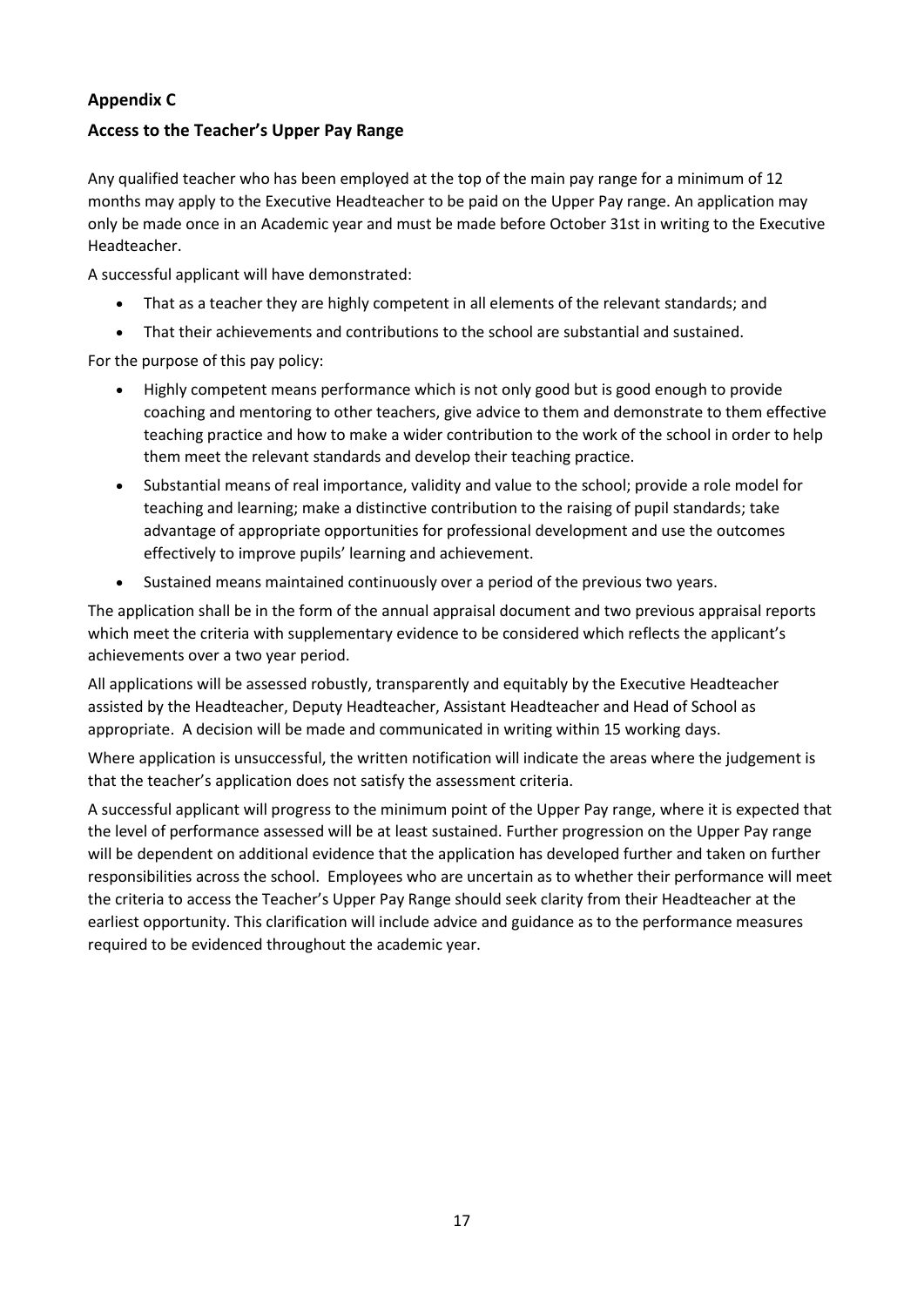## **Appendix D**

## **Teachers: Recruitment and Retention Allowances or Benefits**

Recruitment and retention allowances will be considered as a method of attracting or retaining outstanding teachers and support staff where the Trust would be adversely affected by not recruiting or retaining them. Recruitment and retention allowances will be pensionable payments. On expiry of a recruitment allowance it may be replaced by a retention allowance. Decisions on recruitment allowances or retention allowances will be made by the Executive Headteacher following consultation with the Chair of Trustees.

Prior to consultation, the Executive Headteacher will set out:

- **1.** The reasons why the post should attract a recruitment or retention allowance with reference to other allowances awarded and any available recruitment or retention information
- **2.** The start and end dates of the allowance and any review periods.
- **3.** The amount of the allowance and its percentage of substantive salary which will not exceed 10%

The decision to award a recruitment allowance will be communicated to the employee in writing stating the start date and end date, the amount and whether it is recruitment or a retention allowance. The decision to award a recruitment allowance will be reported to the Trustees at the next meeting.

Relocation costs may be supported by WNAT depending on the need to recruit and the need of the new employee. Relocation packages will be decided on case-by-case basis. Receipts must be provided in order for relocation costs to be reimbursed. WNAT will recover 100% of any relocation payment in the event of the employee leaving WNAT's employment within the first year of service. In the event of the employee leaving WNAT's employment during the second year of service, we will recover 50% of any relocation payments made.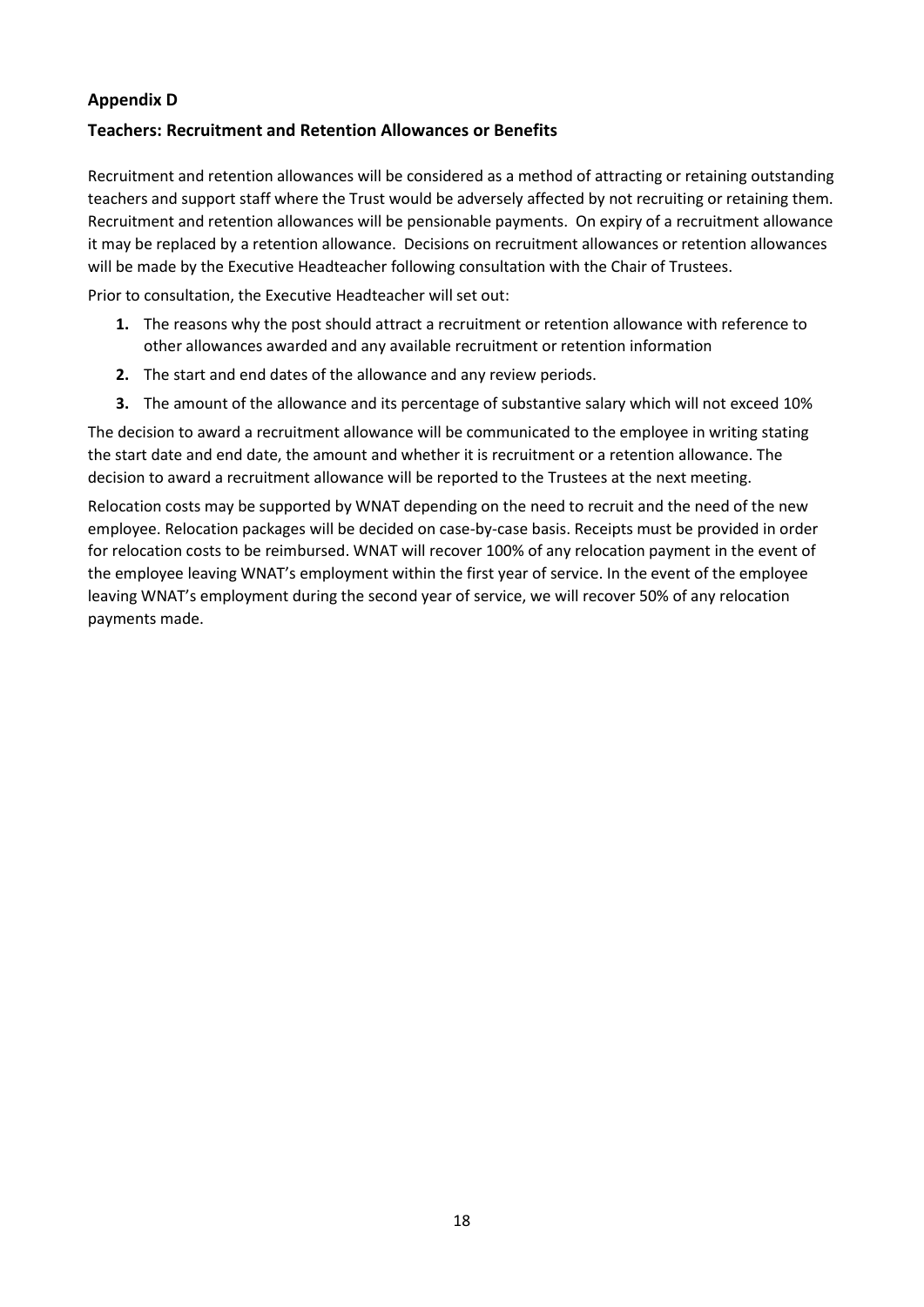# **Appendix E**

## **The Salary Points and Progression on the Main, Upper and Unqualified Teacher Pay Ranges**

The Main Pay Range, Upper Pay Range and Unqualified Teacher Pay Range salary points for 2020 are set out below.

|         | Main     |                | Upper       |         | <b>Unqualified</b> |
|---------|----------|----------------|-------------|---------|--------------------|
| Minimum |          |                |             |         |                    |
| 1       | 25 7 14  |                | 1           | 18 16 9 |                    |
| 2       | 27 600   |                | 38 690<br>1 | 2       | 20 28 2            |
| 3       | 29 6 64  |                |             | 3       | 22 507             |
| 4       | 31 7 7 8 | $\overline{2}$ | 40 124      | 4       | 24 507             |
| 5       | 34 100   |                |             | 5       | 26 622             |
| Maximum |          | 3              | 41 604      | 6       | 28 7 35            |
| 6       | 36 961   |                |             |         |                    |

Teachers on the Main, Upper and Unqualified Teacher Pay Ranges will have their salary reviewed annually in accordance with paragraph 7 above against the aims of the School/Trust and in accordance with the criteria that a teacher needs to meet to achieve salary progression. Any recommendations for progression to a higher salary made by the Headteacher shall be in respect of the teacher's performance during the previous year, measured against the performance review under WNAT's Appraisal Policy and the teacher's individual performance management objectives set at their last review.

WNAT will determine the pay progression for teachers on the basis of the outcome of the appraisal review process. Appraisal measurements will be based on The Teachers' Standards (England, July 2011), (see Appendix I).

Successful and Exceptional performance will be awarded.

Successful performance will be judged against the criteria set by The Teacher Standards, using absolute and relative performance measures, and will take into consideration, but not necessarily be limited to, the following key measures of performance:

- Evidence of satisfactory student progress, compared to and in line with, national student progress levels.
- Evidence of satisfactory student improvement rate, compared to and in line with, national student improvement rates.

Exceptional performance will be judged against the criteria set by The Teacher Standards, using absolute and relative performance measures, and will take into consideration, but not necessarily be limited to, the following key measures of performance:

- Evidence of exceptional student progress, compared to and significantly above, national student progress levels.
- Evidence of exceptional student improvement rate, compared to and significantly above, national student improvement rates.

The Headteachers, shall make annual recommendations on the salary of all staff to the appropriate committee of Trustees as detailed in 3.1.2. Successful performance will be rewarded by an increase of one pay band. Exceptional performance may allow the teacher to progress up the pay scale by more than pay band.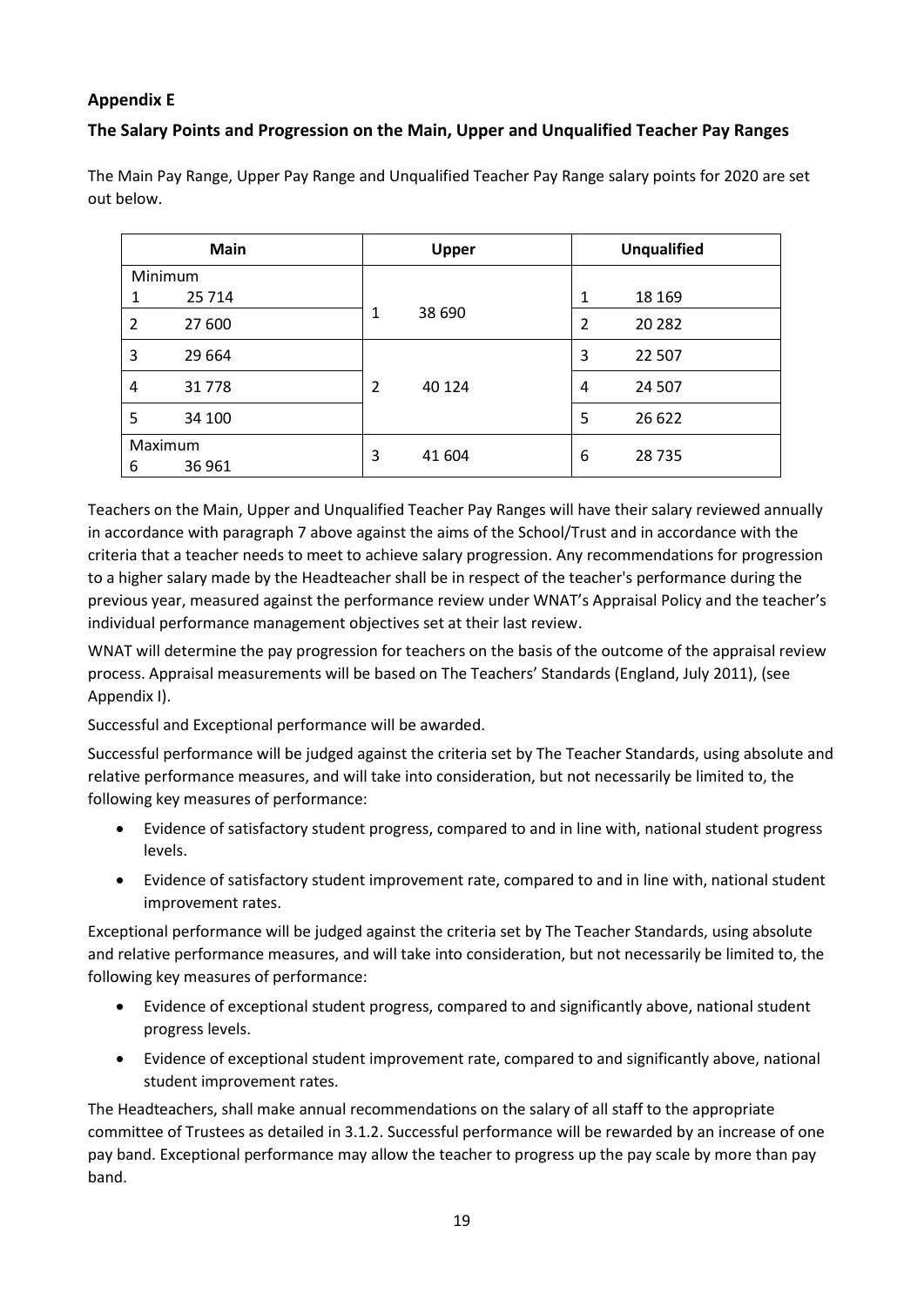Information regarding access to the Teacher's Upper Pay Range is available in Appendix C

WNAT will budget for all teaching staff to progress, so that there is no financial barrier to pay progression for any member of teaching staff.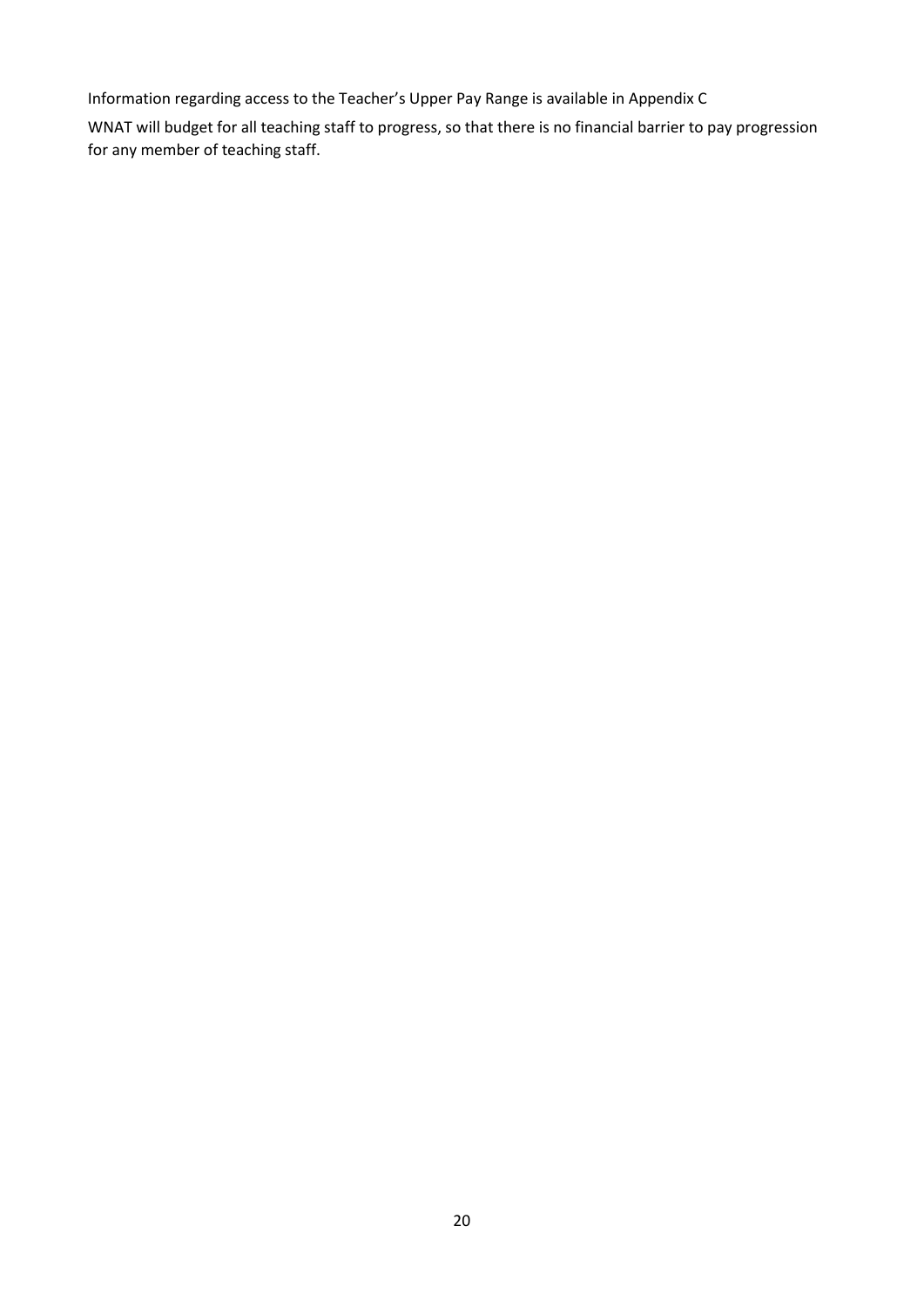## **Appendix F**

# **Teachers: The Appointment of Leading Practitioners**

WNAT may decide to appoint Leading Practitioners as indicated in paragraph 5 above and in accordance with the provisions of paragraph 16 of the STPCD. If WNAT decide to appoint Leading Practitioners then these posts will be advertised in accordance with WNAT's Recruitment and Selection Policy. Leading Practitioners will be line managed by the relevant Headteacher, or, in the case of posts involving work across WNAT's schools, by WNAT's Director of Standards.

Specific job requirements will include:

- A leadership role in developing, implementing and evaluating policies and practices in the school and contribute to school improvement.
- The improvement of teaching within WNAT which impacts significantly on pupil progress
- Improving the effectiveness of staff and colleagues through coaching and mentoring. Up to 20% of the Leading practitioners time will be spent on this aspect of their role (including supporting other schools. Any costs associated with the provision of this service will be invoiced and be retained by the school).

Criteria for progression on the Leading Practitioner scale will be based on evidence that the Leading Practitioner:

- Has made good progress towards their performance management objectives
- Is an exemplar of teaching skills, which must impact significantly on pupil progress within WNAT and within the wider school community, if relevant.
- Has made substantial impact on the effectiveness of staff colleagues including any specific elements of practice that have been highlighted as in need of improvement
- Is highly competent in all elements of the teachers standards
- Has shown strong leadership in developing, implementing and evaluating policies and practices in the work place which contribute to school improvement.

## **The Salary Points and Progression on the Leading Practitioner Pay Range**

Paragraph 5 of this policy provides further information regarding salary decisions when appointing Lead Practitioners. WNAT will make decisions on this pay range in accordance with the STPCD's Leading Practitioners Pay Range. The STPCD Pay Range for England and Wales (excluding the London Area) is set out below:

| Pay Range |        |
|-----------|--------|
| Minimum   | 42 402 |
| Maximum   | 64 461 |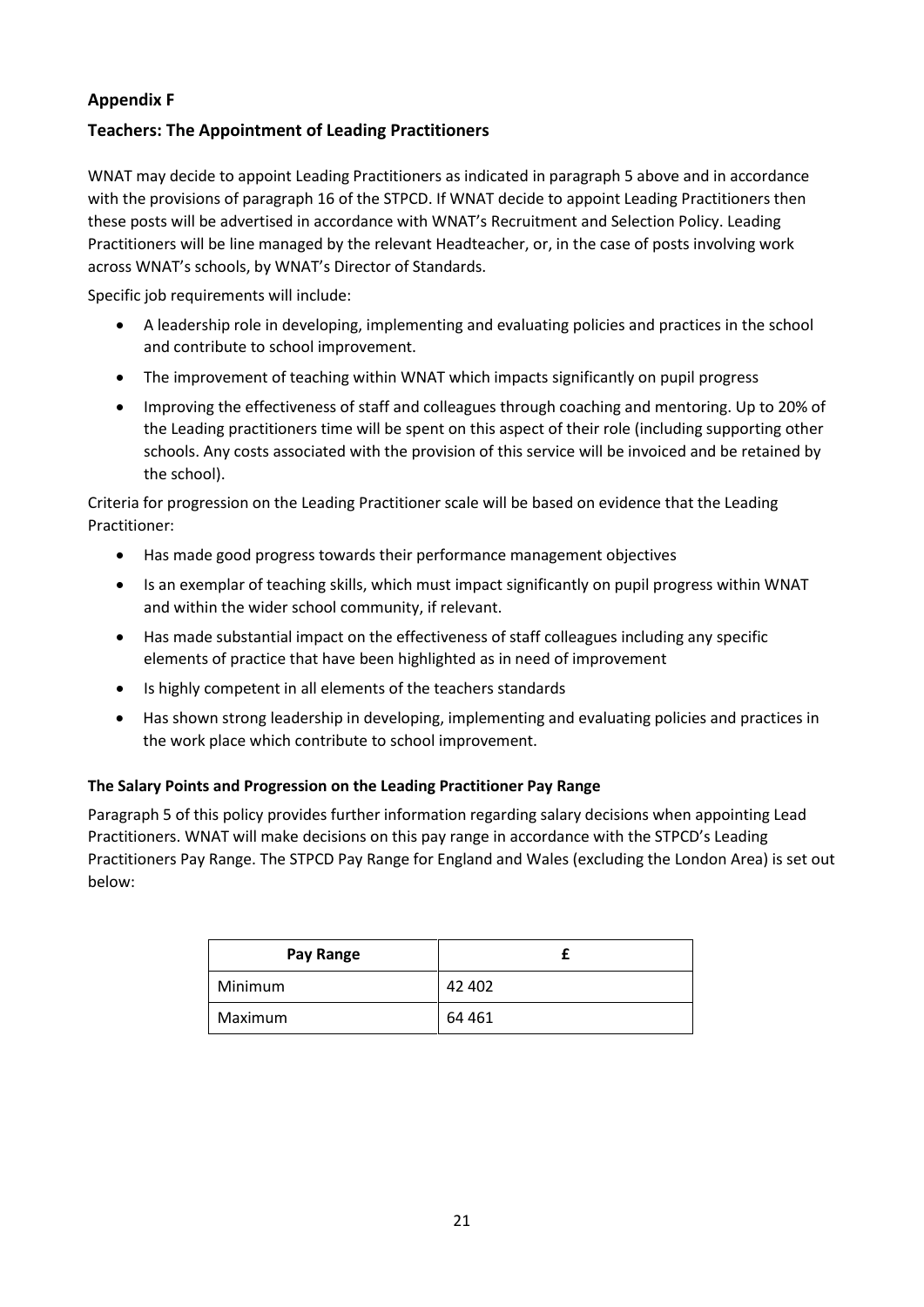# **Appendix G**

# **Salary Ranges and Arrangements for Teachers Paid on the Leadership Group Range**

The Leadership Pay Range salary points for 2020 are set out below.

| <b>Pay Scale</b> | £       |
|------------------|---------|
| L1               | 42,195  |
| L2               | 43,251  |
| L <sub>3</sub>   | 44,331  |
| L4               | 45,434  |
| L5               | 46,566  |
| L6               | 47,735  |
| L7               | 49,019  |
| L8               | 50,151  |
| L9               | 51,402  |
| L10              | 52,723  |
| L11              | 54,091  |
| L12              | 55,338  |
| L13              | 56,721  |
| L14              | 58,135  |
| L15              | 59,581  |
| L <sub>16</sub>  | 61,166  |
| L17              | 62,570  |
| L <sub>18</sub>  | 64,143  |
| L <sub>19</sub>  | 65,735  |
| L20              | 67,364  |
| L21              | 69,031  |
| L22              | 70,745  |
| L23              | 72,497  |
| L24              | 74,295  |
| L25              | 76,141  |
| L26              | 78,025  |
| L27              | 79,958  |
| L <sub>28</sub>  | 81,942  |
| L <sub>29</sub>  | 83,971  |
| L30              | 86,061  |
| L31              | 88,187  |
| L32              | 90,379  |
| L33              | 92,624  |
| L34              | 94,914  |
| L35              | 97,273  |
| L36              | 99,681  |
| L37              | 102,159 |
| L38              | 104,687 |
| L39              | 107,239 |
| L40              | 109,914 |
| L41              | 112,660 |
| L42              | 115,483 |
| L43              | 117,197 |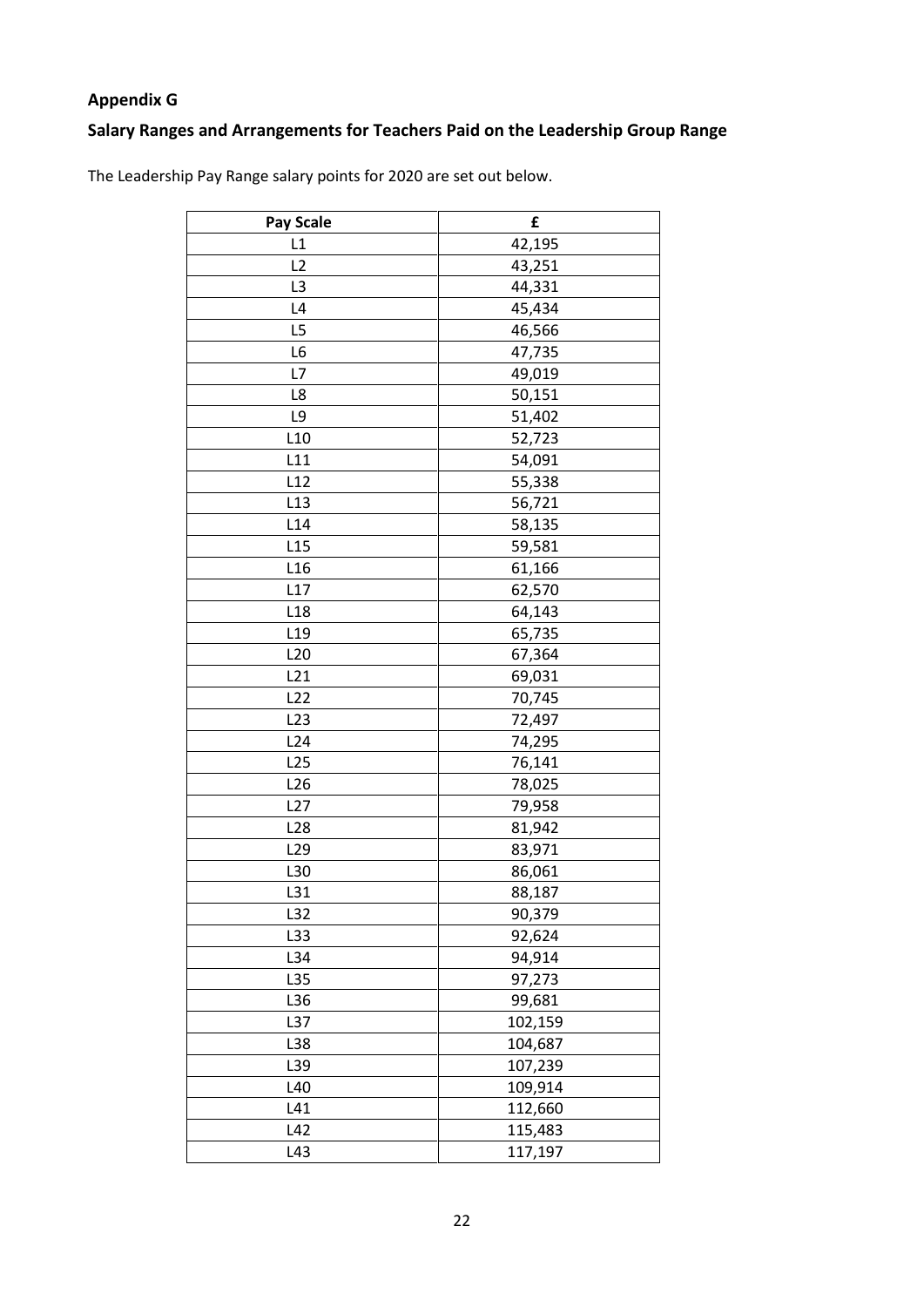Changes to the determination of leadership group pay under the STPCD (paragraphs 4 to 11) should only be applied to individuals appointed to a leadership post on or after 1 September 2014, or whose responsibilities have significantly changed after that date.

WNAT may choose to review the pay of all of its leadership posts under these arrangements, if it determines that this is required to maintain consistency, either with pay arrangements for new appointments to the leadership group made on or after 1st September 2014, or with pay arrangements for a member or members of the leadership group whose responsibilities significantly changed on or after that date.

Under the STPCD, the Trustees, in deciding the implementation of the arrangements above, may determine the extent and the size of the salary ranges for the Headteacher's Salary Range (HTPR), the Deputy Head and Assistant Head.

WNAT may decide to review the salary arrangements for the Leadership Group at any time.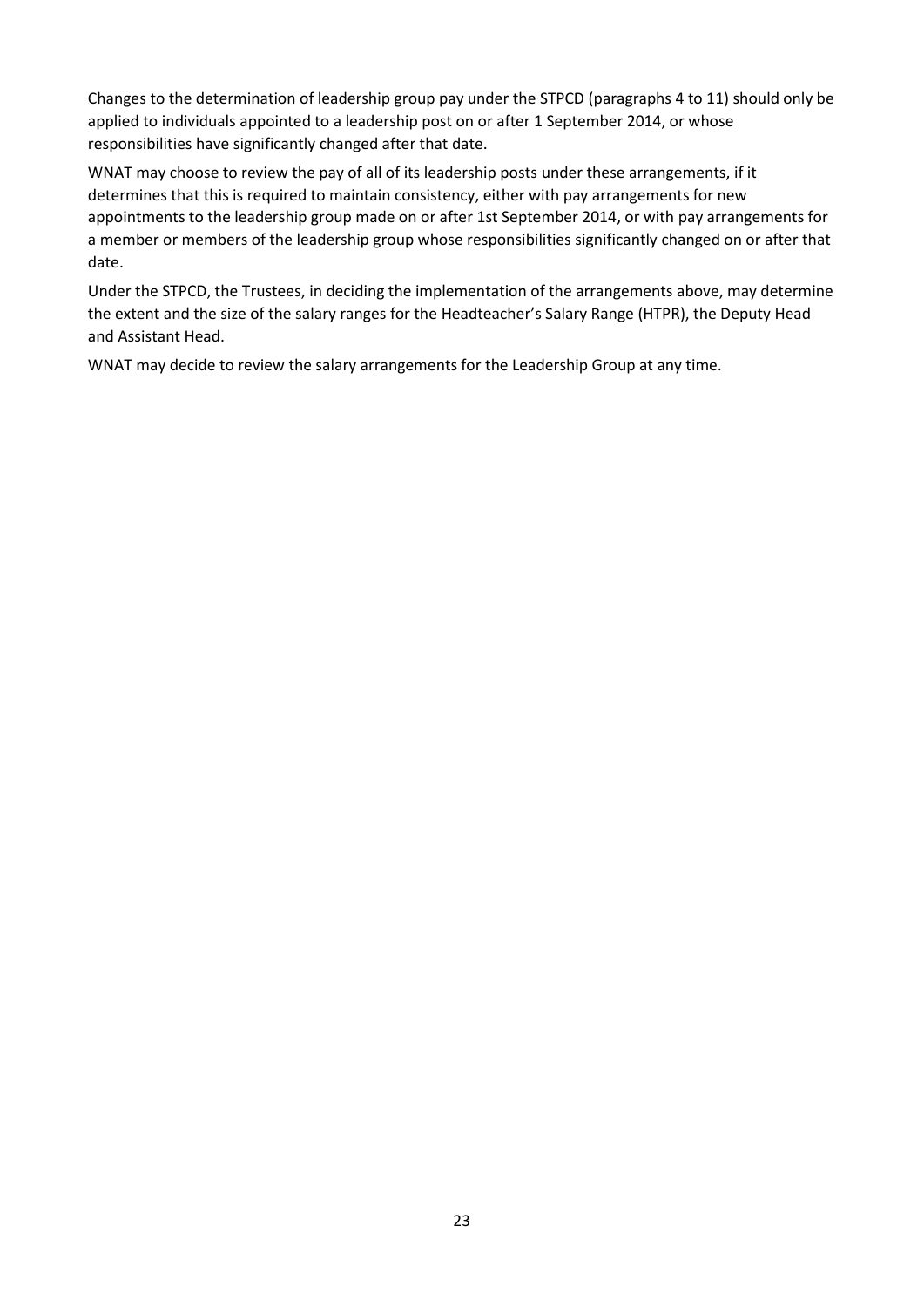## **Appendix H**

## **Teaching and Learning Responsibility Payments (TLRS)**

The criteria for the award of TLR1 and TLR2 payments are as follows:-

Before awarding any TLR1 and TLR2 payments, WNAT must be satisfied that the teacher's duties include a significant responsibility that is not required of all classroom teachers and that it:

- is focused on teaching and learning;
- requires the exercise of a teacher's professional skills and judgement;
- requires the teacher to lead, manage and develop a subject or curriculum area; or to lead and manage pupil development across the curriculum;
- has an impact on the educational progress of pupils other than the teacher's assigned classes or groups of pupils; and
- involves leading, developing and enhancing the teaching practice of other staff.

In addition, before awarding a TLR1 payment, WNAT must be satisfied that the significant responsibility referred to above includes line management responsibility for a significant number of people.

Teachers will not be required to undertake permanent additional responsibilities without payment of an appropriate permanent TLR1 or TLR2 payment.

The following TLR values apply to TLRs awarded in 2021/22:

| <b>TLR</b>      | £       |
|-----------------|---------|
| 1a              | 13 5 20 |
| 1 <sub>b</sub>  | 9950    |
| 1 <sub>b2</sub> | 8 2 9 1 |
| 2a              | 7017    |
| 2 <sub>b</sub>  | 4787    |
| 2c              | 2873    |

Where WNAT wishes to make TLR3 payments, the proposed responsibilities, level of payment (within the published range in the STPCD) and the duration of payment will be set out clearly. WNAT will ensure that the use of TLR3 applies only to clearly time-limited school improvement projects, or one-off externally driven responsibilities and where there is a genuine development or operational need. TLR3 payments will not be used to replace, or otherwise limit, teachers' pay progression on the Main, Upper or Leading Practitioner Pay Ranges.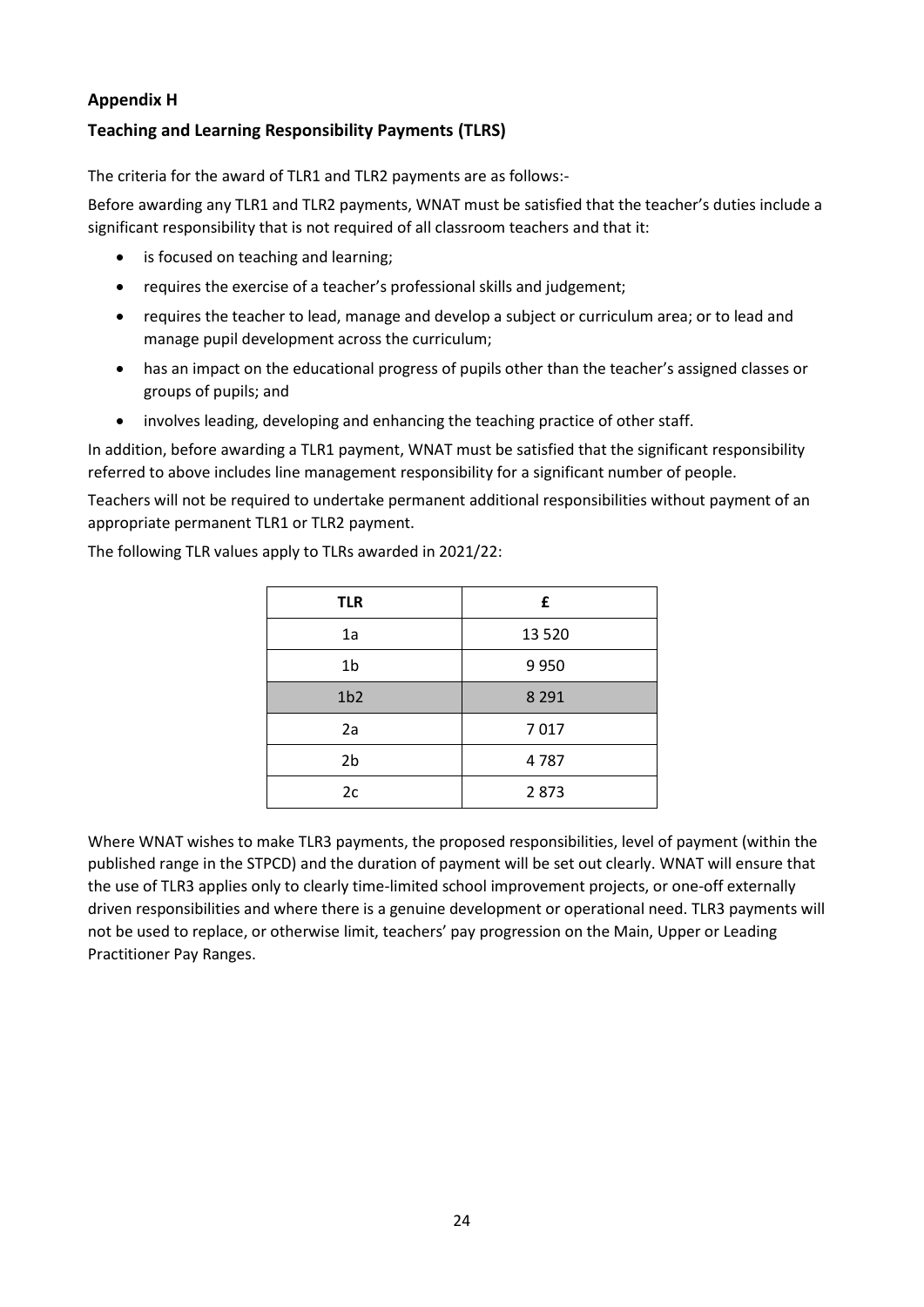## **Appendix I**

## **Teacher Standards**

## **Introduction**

The Teachers' Standards (England, July 2011) are presented in this document as they underpin the appraisal process and the assessment process for accessing the upper pay range.

## **Teachers' Standards (England)**

## **Preamble**

Teachers make the education of their pupils their first concern, and are accountable for achieving the highest possible standards in work and conduct. Teachers act with honesty and integrity; have strong subject knowledge, keep their knowledge and skills as teachers up-to-date and are self-critical; forge positive professional relationships; and work with parents in the best interests of their pupils.

## **Part One: Teaching**

A teacher must:

- **1.** Set high expectations which inspire, motivate and challenge pupils
	- establish a safe and stimulating environment for pupils, rooted in mutual respect;
	- set goals that stretch and challenge pupils of all backgrounds, abilities and dispositions;
	- demonstrate consistently the positive attitudes, values and behaviour which are expected of pupils.
- **2.** Promote good progress and outcomes by pupils
	- be accountable for pupils' attainment, progress and outcomes;
	- be aware of pupils' capabilities and their prior knowledge, and plan teaching to build on these;
	- guide pupils to reflect on the progress they have made and their emerging needs;
	- demonstrate knowledge and understanding of how pupils learn and how this impacts on teaching;
	- encourage pupils to take a responsible and conscientious attitude to their own work and study.
- **3.** Demonstrate good subject and curriculum knowledge
	- have a secure knowledge of the relevant subject(s) and curriculum areas, foster and maintain pupils' interest in the subject, and address misunderstandings;
	- demonstrate a critical understanding of developments in the subject and curriculum areas, and promote the value of scholarship;
	- demonstrate an understanding of and take responsibility for promoting high standards of literacy, articulacy and the correct use of standard English, whatever the teacher's specialist subject;
	- if teaching early reading, demonstrate a clear understanding of systematic synthetic phonics;
	- if teaching early mathematics, demonstrate a clear understanding of appropriate teaching strategies.
- **4.** Plan and teach well-structured lessons
	- impart knowledge and develop understanding through effective use of lesson time;
	- promote a love of learning and children's intellectual curiosity;
	- set homework and plan other out-of-class activities to consolidate and extend the knowledge and understanding pupils have acquired;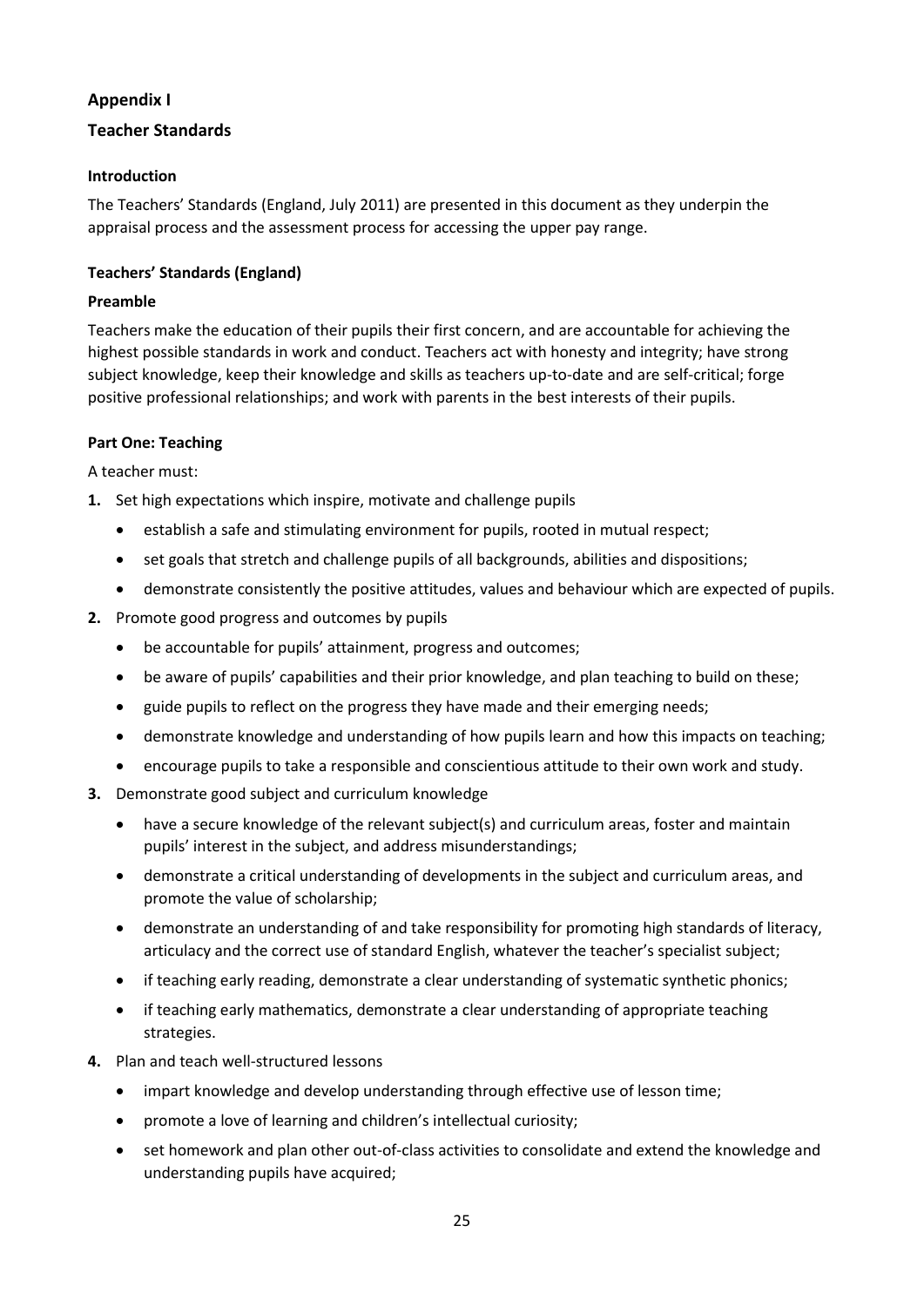- reflect systematically on the effectiveness of lessons and approaches to teaching;
- contribute to the design and provision of an engaging curriculum within the relevant subject area(s).
- **5.** Adapt teaching to respond to the strengths and needs of all pupils
	- know when and how to differentiate appropriately, using approaches which enable pupils to be taught effectively;
	- have a secure understanding of how a range of factors can inhibit pupils' ability to learn, and how best to overcome these;
	- demonstrate an awareness of the physical, social and intellectual development of children, and know how to adapt teaching to support pupils' education at different stages of development;
	- have a clear understanding of the needs of all pupils, including those with special educational needs; those of high ability; those with English as an additional language; those with disabilities; and be able to use and evaluate distinctive teaching approaches to engage and support them.
- **6.** Make accurate and productive use of assessment
	- know and understand how to assess the relevant subject and curriculum areas, including statutory assessment requirements;
	- make use of formative and summative assessment to secure pupils' progress;
	- use relevant data to monitor progress, set targets, and plan subsequent lessons;
	- give pupils regular feedback, both orally and through accurate marking, and encourage pupils to respond to the feedback.
- **7.** Manage behaviour effectively to ensure a good and safe learning environment
	- have clear rules and routines for behaviour in classrooms, and take responsibility for promoting good and courteous behaviour both in classrooms and around the school, in accordance with the school's behaviour policy;
	- have high expectations of behaviour, and establish a framework for discipline with a range of strategies, using praise, sanctions and rewards consistently and fairly;
	- manage classes effectively, using approaches that are appropriate to pupils' needs in order to involve and motivate them;
	- maintain good relationships with pupils, exercise appropriate authority, and act decisively when necessary.
- **8.** Fulfil wider professional responsibilities
	- make a positive contribution to the wider life and ethos of the school;
	- develop effective professional relationships with colleagues, knowing how and when to draw on advice and specialist support;
	- deploy support staff effectively;
	- take responsibility for improving teaching through appropriate professional development, responding to advice and feedback from colleagues;
	- communicate effectively with parents with regard to pupils' achievements and well-being.